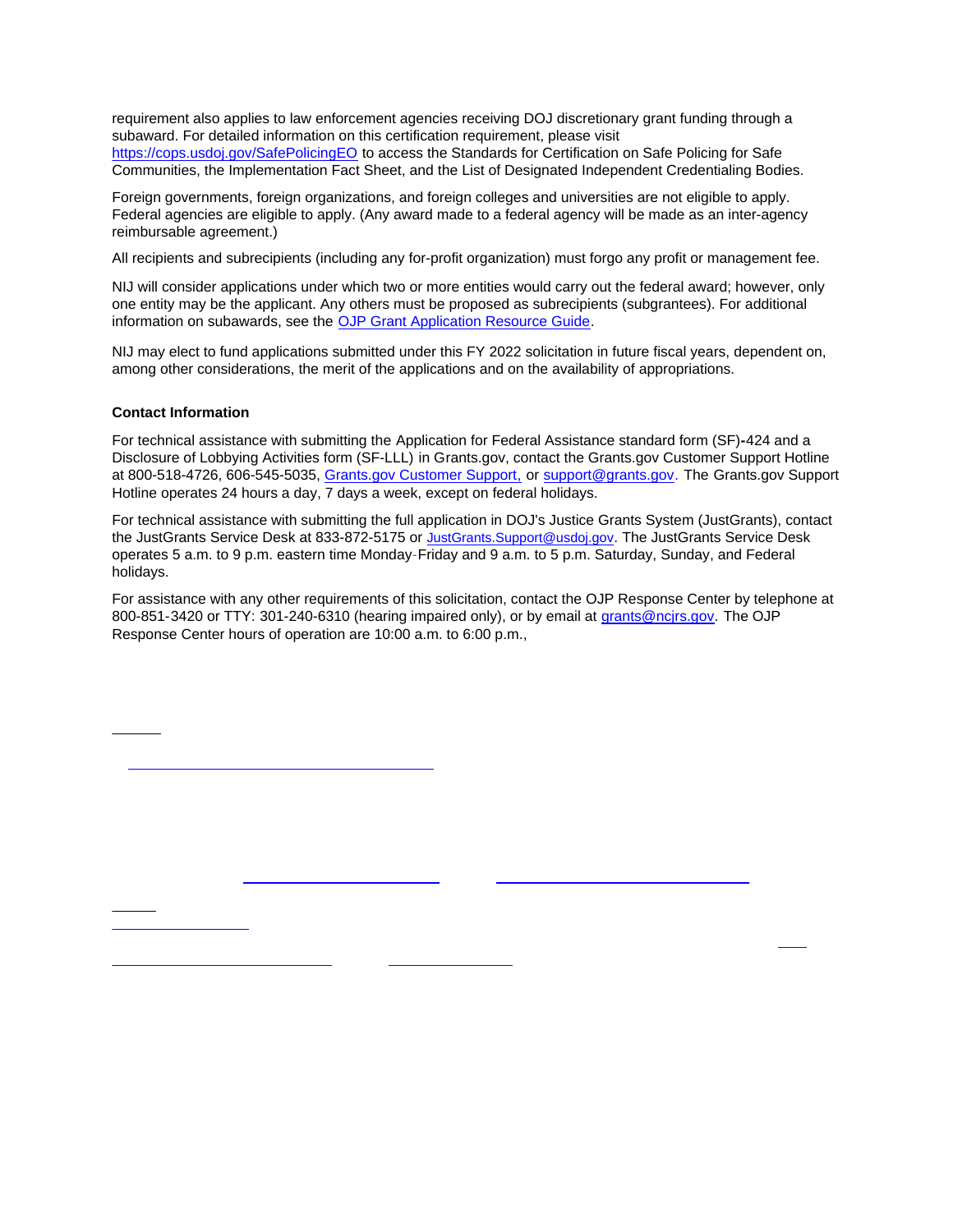# **Contents**

| Contact Information                                                                     | $\overline{2}$   |
|-----------------------------------------------------------------------------------------|------------------|
| <b>Program Description</b>                                                              | 5                |
| Overview                                                                                | 5                |
| <b>Statutory Authority</b>                                                              | $\overline{5}$   |
| Specific Information                                                                    | $\mathbf 5$      |
| Goals, Objectives, Deliverables, and Timeline                                           | $\overline{7}$   |
| <b>Priority Areas</b>                                                                   | 8                |
| <b>Federal Award Information</b>                                                        | 9                |
| Awards, Amounts and Durations                                                           | 9                |
| <b>Continuation Funding Intent</b>                                                      | 9                |
| Availability of Funds                                                                   | 9                |
| <b>Types of Awards</b>                                                                  | 9                |
| Financial Management and System of Internal Controls                                    | 9                |
| <b>Budget Information</b>                                                               | 9                |
| Cost Sharing or Matching Requirement                                                    | 10               |
| Pre-agreement Costs (also known as Pre-award Costs)                                     | 10               |
| Limitation on Use of Award Funds for Employee Compensation: Waiver                      | 10               |
| Prior Approval, Planning, and Reporting of Conference/Meeting/Training Costs            | 10               |
| Costs Associated with Language Assistance (if applicable)                               | 10               |
| Anticipated Number of Awards                                                            | 11               |
| Maximum Dollar Amount for each Award                                                    | 11               |
| Period of Performance Duration                                                          | 11               |
| <b>Eligibility Information</b>                                                          | 11               |
| Application and Submission Information                                                  | 11               |
| Information to Complete the Application for Federal Assistance (SF-424)                 | 11               |
| Standard Applicant Information (JustGrants 424 and General Agency Information)          | 11               |
| Proposal Abstract                                                                       | 12               |
| <b>Proposal Narrative</b>                                                               | 12               |
| Goals, Objectives, Deliverables, and Timeline                                           | 14               |
| <b>Budget and Associated Documentation</b>                                              | 14               |
| Budget Worksheet and Budget Narrative (Web-based Form)                                  | 14               |
| Indirect Cost Rate Agreement (if applicable)                                            | 14               |
| Financial Management Questionnaire (including applicant disclosure of high-risk status) | 15               |
| Disclosure of Process Related to Executive Compensation                                 | 15               |
| <b>Additional Application Components</b>                                                | 15               |
| <b>Curriculum Vitae or Resumes</b>                                                      | 15               |
| <b>Tribal Authorizing Resolution</b>                                                    | 15               |
| <b>Timeline Form</b>                                                                    | 15               |
| Letters of Support                                                                      | 15 <sub>15</sub> |
| Research and Evaluation Independence and Integrity Statement                            | 15 <sub>15</sub> |
| Bibliography/reference                                                                  | 15               |
| Any tools/instruments, questionnaires, tables/chart/graphs, or maps                     | 15               |
| List of Individuals in the Application                                                  | 15               |
| Human Subjects Protection                                                               | 16               |
| <b>Privacy Certificate</b>                                                              | 16<br>16         |
| Request to Use Incentives or Stipends                                                   |                  |
| Documentation of "New Investigator/Early Career" Status, if applicable                  | 16               |

Page 3 of 25 O-NIJ-2022-171197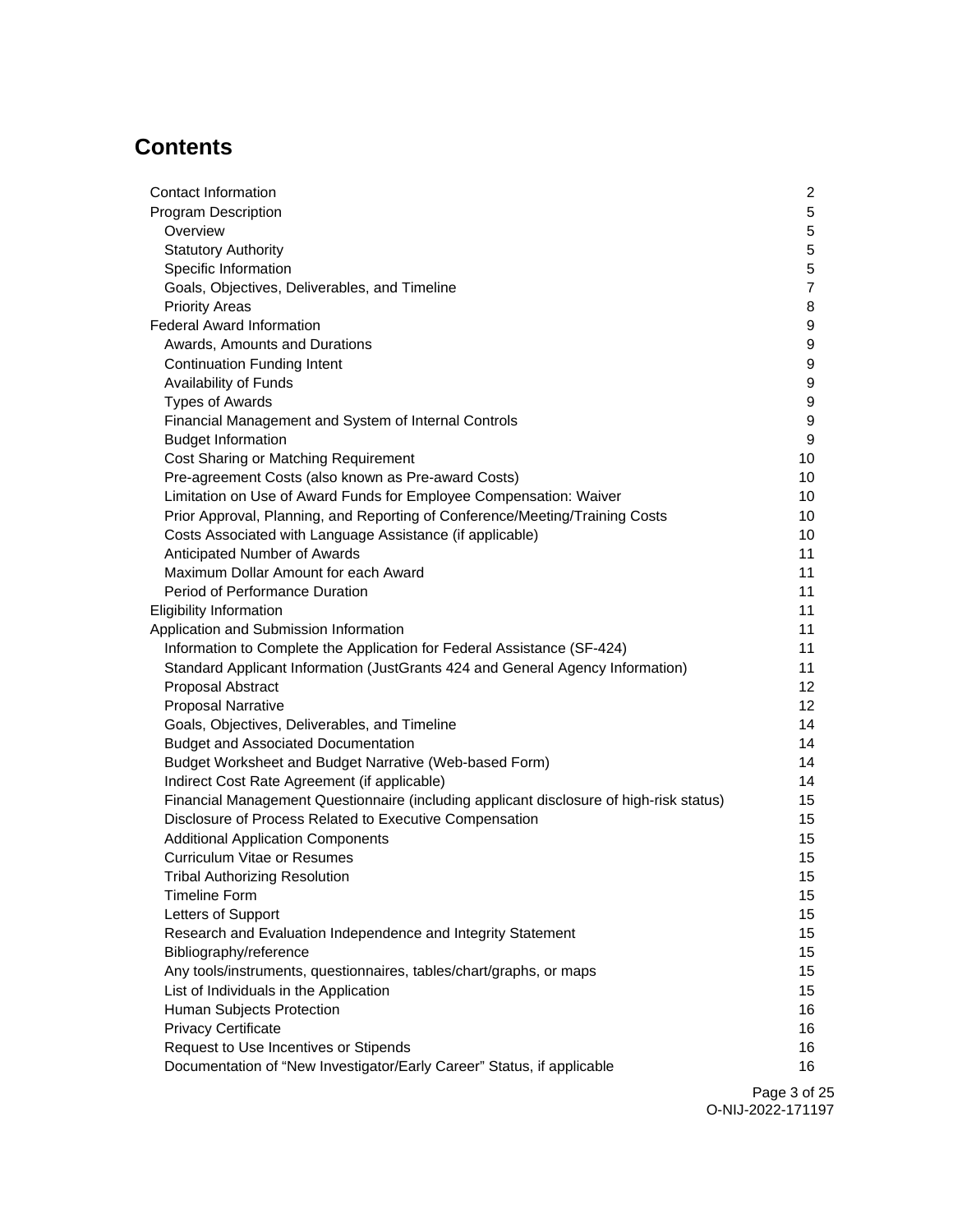| Consortium/Contractual Arrangements                                                            | 16 |
|------------------------------------------------------------------------------------------------|----|
| Data Archiving Plan                                                                            | 16 |
| Disclosures and Assurances                                                                     | 16 |
| Disclosure of Lobbying Activities                                                              | 16 |
| <b>DOJ Certified Standard Assurances</b>                                                       | 17 |
| Applicant Disclosure of Duplication in Cost Items                                              | 17 |
| DOJ Certifications Regarding Lobbying; Debarment, Suspension and Other Responsibility Matters; |    |
| and Drug-Free Workplace Requirements                                                           | 17 |
| Applicant Disclosure and Justification - DOJ High Risk Grantees (if applicable)                | 17 |
| How to Apply                                                                                   | 17 |
| Submission Dates and Time                                                                      | 17 |
| <b>Experiencing Unforeseen Technical Issues</b>                                                | 17 |
| Application Review Information                                                                 | 18 |
| <b>Review Criteria</b>                                                                         | 18 |
| <b>Review Process</b>                                                                          | 19 |
| <b>Federal Award Administration Information</b>                                                | 20 |
| <b>Federal Award Notices</b>                                                                   | 20 |
| Administrative, National Policy, and Other Legal Requirements                                  | 20 |
| Information Technology (IT) Security Clauses                                                   | 20 |
| General Information about Post-Federal Award Reporting Requirements                            | 20 |
| Federal Awarding Agency Contact(s)                                                             | 21 |
| Other Information                                                                              | 21 |
| Freedom of Information and Privacy Act (5 U.S.C. 552 and 5 U.S.C. 552a)                        | 21 |
| Provide Feedback to OJP                                                                        | 21 |
| <b>Performance Measures</b>                                                                    | 21 |
| <b>Application Checklist</b>                                                                   | 22 |
| Endnotes                                                                                       | 25 |
|                                                                                                |    |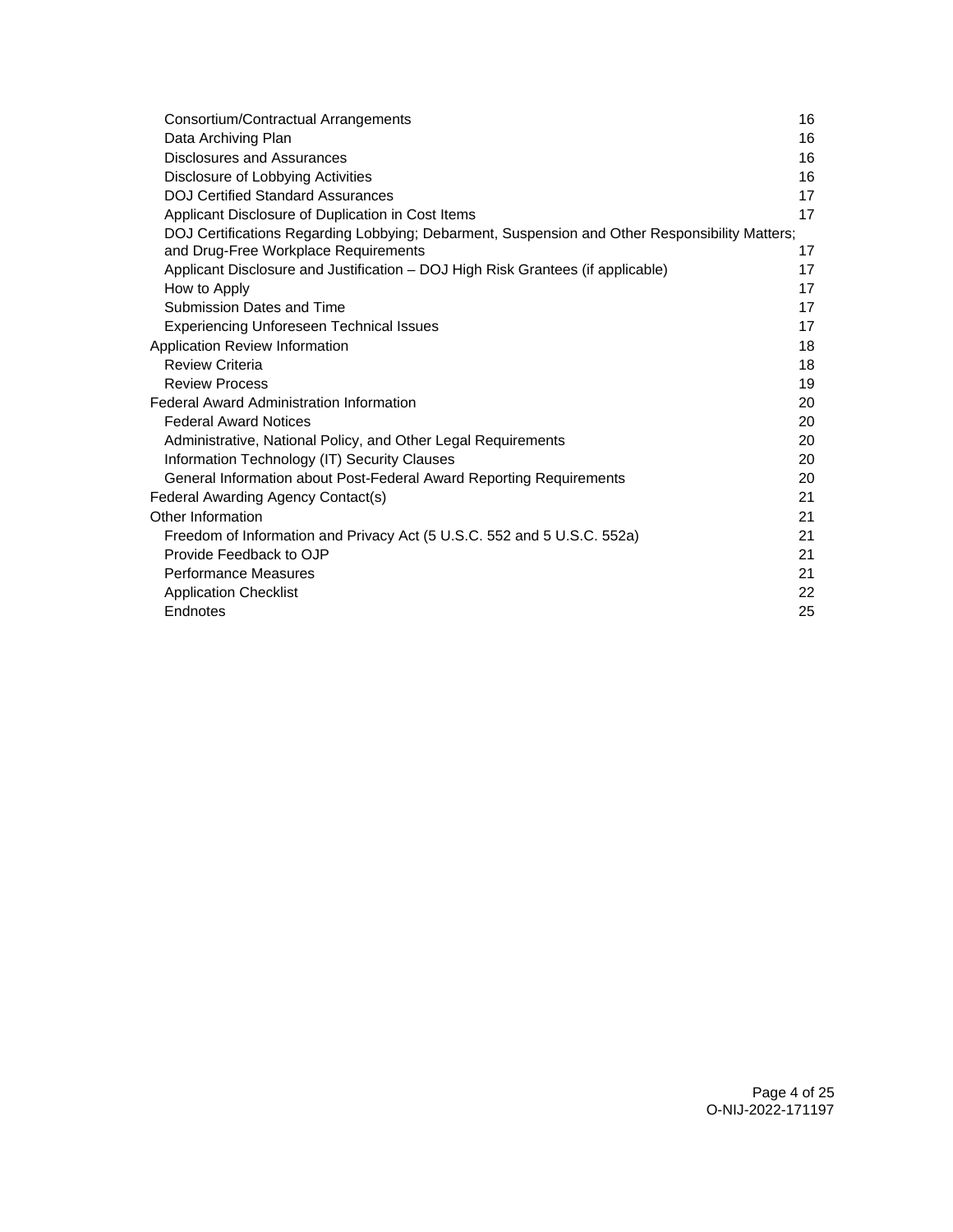# <span id="page-4-0"></span>**Program Description**

## **Overview**

OJP is committed to advancing work that promotes civil rights and racial equity, increases access to justice, supports crime victims and individuals impacted by the justice system, strengthens community safety and protects the public from crime and evolving threats, and builds trust between law enforcement and the community.

With this solicitation, NIJ seeks proposals for rigorous research and evaluation projects to support the development of objective and independent knowledge and validated tools to reduce violence against women (VAW) (including violence against elderly women and American Indian and Alaska Native women and girls[\[1\]\)](#_edn1), promote justice for victims of crime, and enhance criminal justice responses. For that reason, this solicitation seeks applications for grant funding to conduct research and evaluation projects examining a broad range of topics, including the crimes of domestic and family violence, homicide, intimate partner and dating violence, rape, sexual assault, stalking, and sex trafficking, along with the associated criminal justice system response, procedures, and policies.

In Fiscal Year (FY) 2022, NIJ is interested in research responding to the following two categories: 1) evaluation research on VAW programs, models, practices and 2) VAW research.

**Letter of Intent:** Applicants are encouraged to submit a letter of intent to apply to [NIJsVAW-](mailto:NIJsVAW-FVResearch@ojp.usdoj.gov)

[FVResearch@ojp.usdoj.gov](mailto:NIJsVAW-FVResearch@ojp.usdoj.gov) by April 15, 2022. The letter should be addressed to the NIJ Director using the following address: National Institute of Justice, 810 Seventh Street, NW, Washington, DC 20531 (Overnight 20001). Submitting a letter of intent will not obligate a potential applicant to apply. Applicants who do not provide a letter of intent can still apply.

Applications proposing research involving partnerships with criminal justice or other agencies, should include a strong letter of support, signed by an appropriate decision-making authority from each proposed partnering agency. A letter of support should include the partnering agency's acknowledgement that the grant recipient will archive de-identified data derived from, provided to, or obtained through this project with the National Archive of Criminal Justice Data (NACJD) at the conclusion of the award. Applicants and their potential partners are encouraged to review the NACJD's policies and protections at [NACJD.](https://www.icpsr.umich.edu/web/pages/NACJD/archiving/deposit-nij-data.html) If selected for an award, grantees will be expected to have a formal agreement in place with partnering agencies by January 1, 2023. That formal agreement must include a provision to meet the data archiving requirements of the award.

In the case of partnerships that will involve the use of federal award funds by multiple partnering agencies to carry out the proposed project, only one entity/partnering agency may be the applicant (as is the case with any application submitted in response to this solicitation); any others must be proposed as subrecipients.

# **Statutory Authority**

Any awards under this solicitation would be made under statutory authority provided by a full-year appropriations act for FY 2022. As of the writing of this solicitation, the Department of Justice is operating under a short-term "Continuing Resolution"; no full-year appropriation for the Department has been enacted for FY 2022.

### **Specific Information**

NIJ's Violence Against Women and Family Violence Research and Evaluation Program seeks to promote women and family members' safety and increase the efficiency and effectiveness of the criminal justice system's response to such crimes. The program's key objectives include estimating the scope of the problem, identifying causes and consequences, evaluating promising prevention and intervention programs, compiling and disseminating research findings, and partnering to promote and facilitate collaboration, coordination, and cooperation among a wide variety of disciplines. A broad range of topics is covered under this program that touches on a wide variety of public health and safety topics as well as criminal justice challenges, including the availability of legal and victim support services, the effectiveness of prevention and intervention programs, and the impact of such crimes over time.

NIJ is particularly interested in studies involving longitudinal research, survey, instrumentation, measure, scale

Page 5 of 25 O-NIJ-2022-171197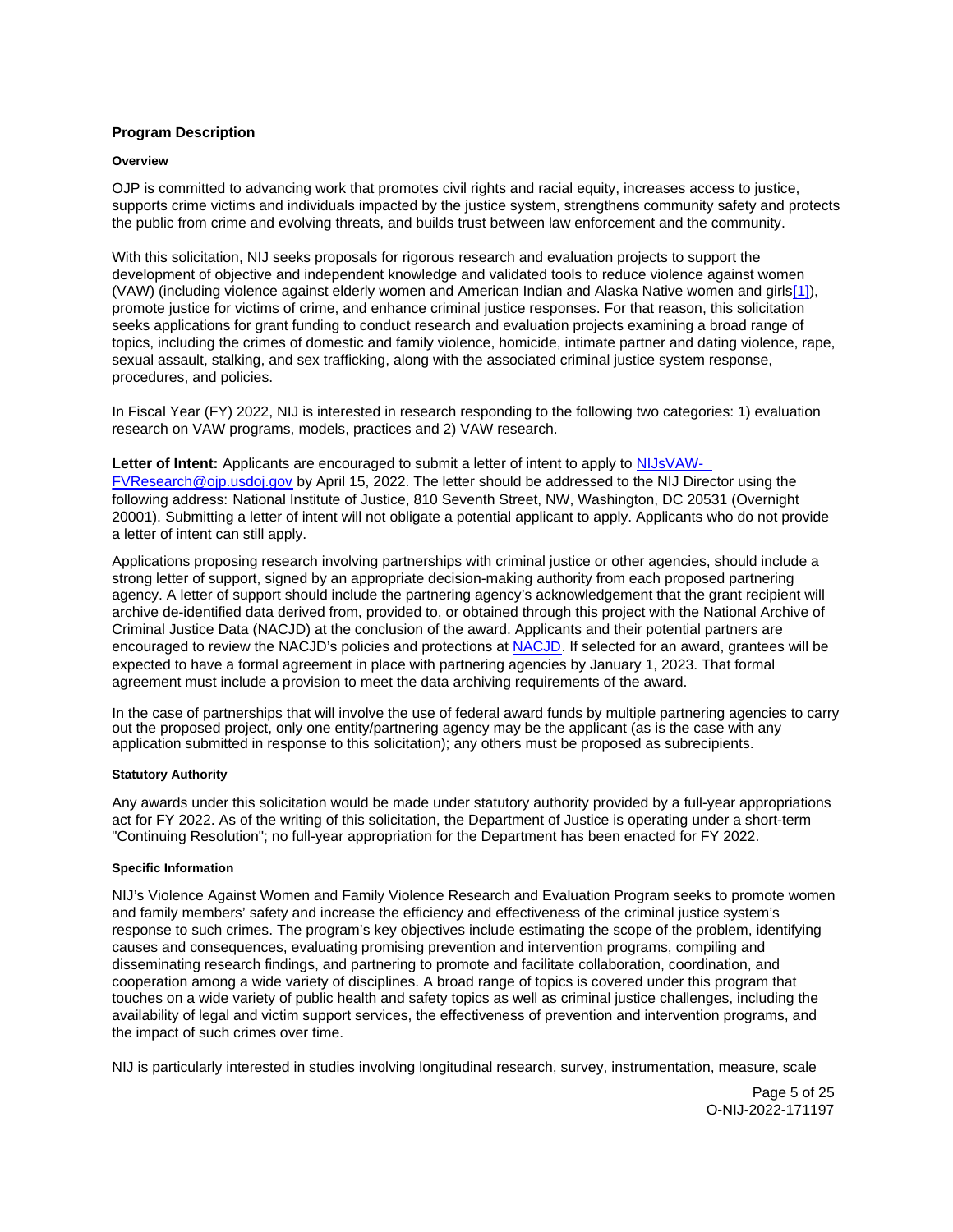validation, and studies that include advanced statistical modeling, applied policy analysis, interdisciplinary research teams, and researcher-practitioner partnerships. In addition to welcoming original research, NIJ welcomes proposals to replicate seminal studies in the field. NIJ has a particular interest in supporting replication studies. Replication studies are vital for building scientific evidence about what works. An important contribution to the field would be to subject one of the programs in the NIJ-sponsored [CrimeSolutions](https://crimesolutions.ojp.gov/) repository of scientific evaluations that is rated as "promising" or "effective" based on less-rigorous quasi-experimental research designs to a more rigorous random control trial (RCT), to see if the program still produces the intended effects.

# Category 1: Evaluation Research on Violence Against Women (VAW) Programs [\[2\]](#_edn1)

NIJ is soliciting proposals under this category for high-quality RCTs focused on testing programs or interventions aimed at enhancing law enforcement, prosecutorial, and judicial responses to dating and intimate partner violence, domestic and family violence, sexual violence, and stalking, as well as programs or interventions aimed at improving victim engagement with the criminal justice system in the United States. The ultimate goal is to build credible evidence about improving outcomes and the number of rigorously tested interventions. NIJ is specifically interested in programs that are widely adopted in practice but lack rigorous evaluation or are growing in use and on track to become widely adopted but lack rigorous evaluation.

Because RCT studies are a powerful, much-needed tool for building scientific evidence about what works, NIJ will give studies employing RCT methods to assess the effectiveness of programs and practices higher priority consideration. A robust RCT design should include a sufficiently large sample as shown through a power analysis and other elements needed to generate credible evidence about the intervention's impact on one or more targeted outcomes. Proposals should specify the study's primary outcome(s) of interest, how they will measure the outcome(s) and over what length of time, and when the randomization occurs (i.e., after individuals agree to participate in the experiment or at the point of intervention or service delivery). In addition, RCT designs should include measures to ensure low sample attrition, sufficient sample size, close adherence to random assignment, valid outcome measures, and statistical analyses.

NIJ will only consider rigorous quasi-experimental designs under this category when random assignment is not feasible or ethical. However, the applicant must present a resounding case that an RCT is impossible and demonstrate that the proposed study will result in valid quasi-experimental findings.

Evaluations that measure these interventions' impact at different levels of the socio-ecological model (individual, interpersonal, community, society) are encouraged, including the cost-effectiveness of various components of these interventions. Cost-effectiveness studies will enable policymakers to determine what part of these programs, if any, can affordably be taken to scale and still effect the desired changes.

Under this effort, NIJ's goal is to build credible evidence about valid and effective measures that improve criminal justice outcomes, reduce violence against women, and promote justice for victims of crime. Accordingly, applicants should provide detailed information on how they will accomplish all tasks, including a multidisciplinary evaluation team, if applicable, and demonstrate clear support from related partners.

# Category 2: Research on VAW

NIJ is soliciting VAW research proposals that examine:

The frequency, nature, and causes of homicide and violent deaths of women and girls. NIJ encourages applicants to focus on in-depth contextual characteristics of female homicide cases (e.g., type of homicide [gender-related, intimate partner homicide, femicide, firearm], demographic information about the individuals involved, incident characteristics, situational contexts associated with these cases). Of particular importance are analyses that provide the distribution on a demographic and geographic basis (e.g., national, state, regional, county, reservation/non-reservation). NIJ will give applicants studying homicide and violent deaths of American Indian and Alaska Native women and girls higher priority consideration.[\[3\]](#_edn2) 

Campus climate and sexual violence experiences of students attending historically black colleges and universities (HBCU) and tribal colleges and universities (TCUs). NIJ is chiefly interested in studies using culturally relevant surveys that identify risk or protective factors for sexual violence for students attending these campuses.

Risk for involvement in abusive romantic relationships. Of particular interest to NIJ is research supporting the effectiveness of policies and programs intended to prevent or respond to adolescent relationship abuse are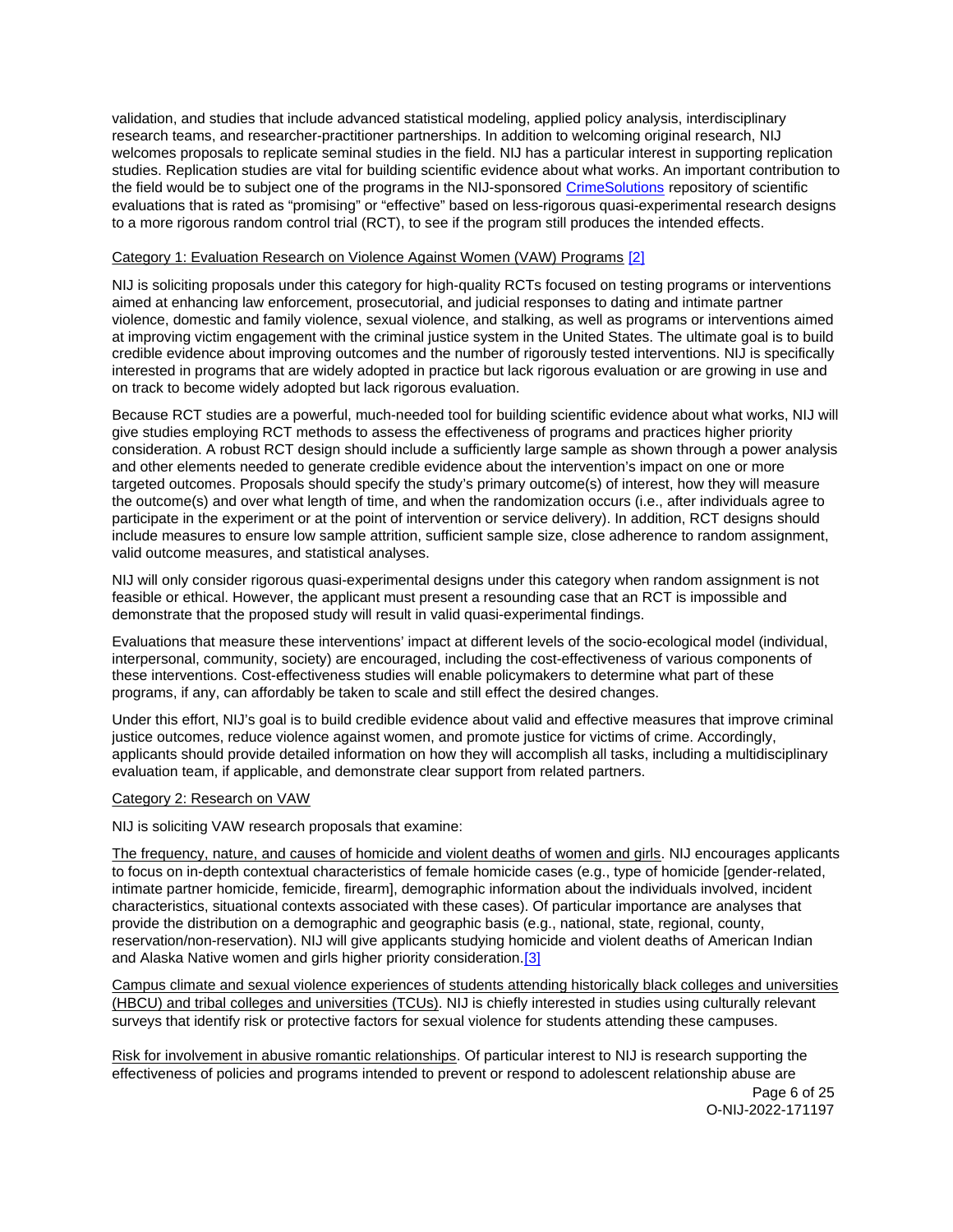<span id="page-6-0"></span>proposals examining how intervention and prevention efforts can be adapted or developed to better account for the full range of youth relationship experiences among different populations (e.g., American Indian and Alaska Native youth and young adults).

Prevalence and barriers to seeking and receiving help among lesbian, gay, bisexual, transgender, queer/questioning, and two-spirited (LGBTQ2+) individuals and people/persons with disabilities who have experienced intimate partner and dating violence, sex trafficking, sexual violence, and stalking. Areas of interest include violence prevention and intervention for these populations.

The use of technology to protect or deliver services to victims of domestic and family violence, intimate partner violence, sexual assault, and stalking. NIJ's specific interests are location-based technologies, artificial intelligence, machine learning techniques, and the application of big dat[a\[4\]](#_edn3) to understand patterns and trends across large populations or time periods. NIJ's interests include both research and technology development.

The reporting, investigation, and prosecution of cases involving domestic and family violence (including violence against older women), intimate partner and dating violence, sexual violence, and stalking. Areas of interest include but are not limited to case flow and attrition, decision-making, training, caseload and workload management, closure rates and characteristics, and the use and impact of technology. Interests include using technology for investigative and forensic purposes, caseload and workload management, and evidence tracking.

Law enforcement and prosecution victim-centric and trauma-informed policies, procedures, protocols, and training pertaining to violence against women crimes. Interests include, but are not limited to, policies, procedures, protocols, and training regarding the use, or non-use, of body-worn cameras (BWC) in responding to these crimes and interviewing victims. Allowable work may involve replication and/or extension of BWC programs used specifically for intimate partner violence cases (e.g., [https://crimesolutions.ojp.gov/ratedprograms/742#summary\)](https://crimesolutions.ojp.gov/ratedprograms/742#summary).

# **New Investigator/Early Career Opportunity**

NIJ is interested in supporting researchers who are early in their careers and new to NIJ's research grant portfolios, specifically non-tenured assistant professors, or equivalent full-time staff scientist positions in a research institution, who propose research on topics relevant to NIJ's Office of Research, Evaluation, and Technology (ORET). To that end, NIJ may, in appropriate circumstances, give special consideration in award decisions to applications proposing such researchers as principal investigators (PIs). To qualify, the proposed PI must at the time of application submission:

- Hold a non-tenured assistant professor appointment at an accredited institution of higher education in the United States or an equivalent full-time staff scientist position at a research institution in the United States.
- Have completed a terminal degree or post-graduate clinical training within the six (6) years prior to September 30, 2022.
- Have never previously received NIJ funding as a PI on a research award with the exception of Graduate Research Fellows or Data Resources Program grantees.

If seeking to be considered for the New Investigator/Early Career Opportunity, the applicant should identify that they are submitting a New Investigator/Early Career proposal on the title page of the application.

# **Goals, Objectives, Deliverables, and Timeline**

# **Goals**

The ultimate goal of this solicitation is to inform formulation of strategies and practices to reduce VAW.

# **Objectives**

This solicitation seeks to support the rigorous development of objective and independent knowledge and validated tools and disseminate them to stakeholders and policymakers to formulate strategies and practices to reduce VAW.

# **Deliverables**

Final Research Report. Any recipient of an award under this solicitation will be expected to submit a final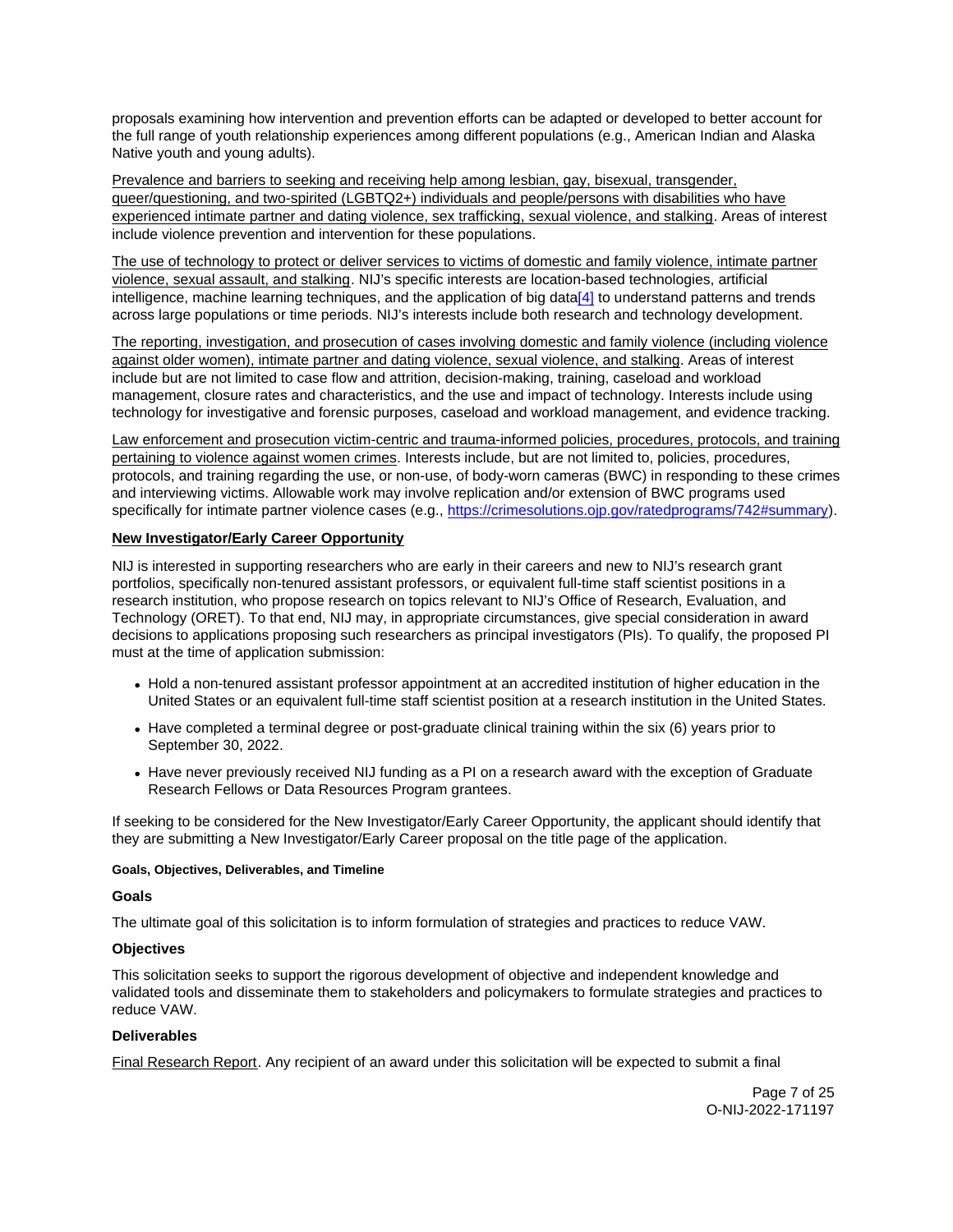<span id="page-7-0"></span>research report. Additional information on the final research report requirement for the solicitation is posted on NIJ's [webpage.](https://nij.ojp.gov/funding/research-development-and-evaluation-grant-award-requirements#xp5fv)

Required Data Sets and Associated Files and Documentation. Any recipient of an award under this solicitation will be expected to submit to the National Archive of Criminal Justice Data (NACJD) all data sets that result in whole or in part from work funded by the award, along with associated files and any documentation necessary for future efforts by others to reproduce the project's findings and/or to extend the scientific value of the data set through secondary analysis.

In addition to these deliverables (and the required reports and data on performance measures), NIJ expects scholarly products to result from each award under this solicitation, taking the form of one or more published, peer-reviewed, scientific journal articles, and/or (if appropriate) law review journal articles, book chapter(s) or book(s) in the academic press, technological prototypes, patented inventions, or similar scientific products. NIJ expects that there will be an equal effort to make the research findings accessible to practitioner and policymaker audiences.

Technology Prototype: An exemplar of any algorithm, method, software development kit, and training data set resulting from research and development activities funded under this solicitation will be delivered to NIJ at the end of the award for third-party evaluation, along with detailed implementation instructions. Documentation must include descriptions of algorithmic development and approaches to data collection.

NIJ expects that there will be an equal effort to make the research findings accessible to practitioner and policymaker audiences through articles in trade publications, the development of training manuals, policy briefs, conferences, webinars, and articles for newspapers or magazines.

The Goals, Objectives, and Deliverables are directly related to the performance measures that show the completed work's results, as discussed under the Application and Submission Information section.

#### **Priority Areas**

The Department of Justice is committed to advancing work that promotes civil rights and racial equity, increases access to justice, supports crime victims and individuals impacted by the justice system, strengthens community safety and protects the public from crime and evolving threats, and builds trust between law enforcement and the community.

Priority Considerations Supporting Executive Order 13985, Advancing Racial Equity and Support for Underserved Communities Through the Federal Government

Consistent with this Executive Order, the term "underserved community" refers to a population sharing a particular characteristic, as well as a geographic community, that has been systematically denied a full opportunity to participate in aspects of economic, social, and civic life or whose members have been historically underserved, marginalized, and adversely affected by inequality. Such communities include, among others, Black people, Hispanics and Latino/a/e people, Native American and other Indigenous peoples of North America (including Alaska Natives, Eskimos, and Aleuts), Asian Americans, Native Hawaiians, and Pacific Islanders.

In support of Executive Order 13985, OJP will:

A. Give priority consideration to applications that propose research project(s) that will address issues related to racial equity and the removal of barriers to access and opportunity for communities that have been historically underserved, marginalized, and adversely affected by inequality, when making award decisions.

To receive this consideration, the applicant must describe how the proposed project(s) will address potential inequities and barriers to equal opportunity, and/or contribute to greater access to services for underserved and historically marginalized populations.

B. Give priority consideration to applicants that can demonstrate that their capabilities and competencies for implementing their proposed project(s) are enhanced because the applicant (or at least one proposed subrecipient that will receive at least 30% of the requested award funding, as demonstrated in the Budget Worksheet and Budget Narrative) identifies as a culturally specific organization. To receive this additional priority consideration, applicants must describe how being a culturally specific organization (or funding the culturally specific subrecipient organization(s)) will enhance their ability to implement the proposed project (s) and should also specify which culturally specific populations are intended or expected to be served or to

Page 8 of 25 O-NIJ-2022-171197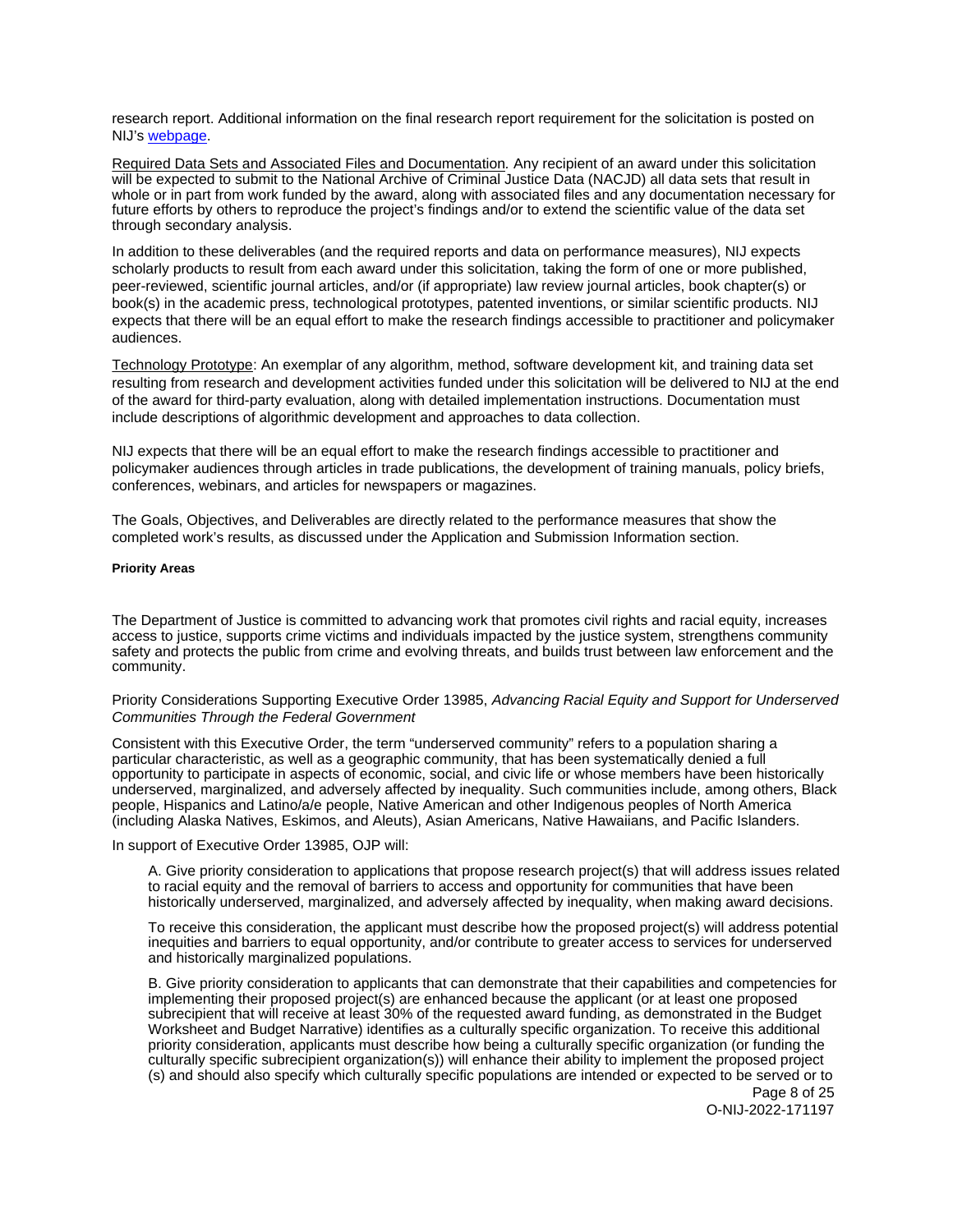<span id="page-8-0"></span>have their needs addressed under the proposed project(s).

Culturally specific organizations are defined for purposes of this solicitation as private nonprofit or tribal organizations whose primary purpose as a whole is to provide culturally specific services to, among others, Black people, Hispanics and Latino/a/e people, Native American and other Indigenous peoples of North America (including Alaska Natives, Eskimos, and Aleuts), Asian Americans, Native Hawaiians, and/or Pacific Islanders.

Note: Addressing these priority areas is one of many factors that NIJ Director considers in making funding decisions. Receiving priority consideration for one or more priority areas is not a guarantee of an award.

# **Federal Award Information**

### **Solicitation Categories**

This solicitation does not include Solicitation Categories.

#### **Awards, Amounts and Durations**

1/1/23 12:00 AM 60

**Period of Performance Start Date Mate Review Period of Performance Duration (Months)** 

**Anticipated Total Amount to be Awarded Under Solicitation**  \$2,500,000.00

### **Additional Information**

Please see Anticipated Number of Awards, Maximum Dollar Amount for each Award, and Period of Performance Duration sections below.

### **Continuation Funding Intent**

NIJ may, in certain cases, provide additional funding in future years to awards made under this solicitation through continuation awards. NIJ will consider, among other factors, NIJ's strategic priorities, a recipient's overall management of the award, and the award-funded work's progress, when making continuation award decisions.

### **Availability of Funds**

This solicitation, and awards (if any are made) under this solicitation, are subject to the availability of appropriated funds and to any modifications or additional requirements that may be imposed by the agency or by law. In addition, nothing in this solicitation is intended to, and does not, create any right or benefit, substantive or procedural, enforceable at law or in equity by any party against the United States, its departments, agencies, or entities, its officers, employees, or agents, or any other person.

# **Types of Awards**

NIJ expects to make awards under this solicitation as grants and cooperative agreements. Cooperative agreements provide for OJP to have substantial involvement in carrying out award activities. See the "Administrative, National Policy, and Other Legal Requirements" section of the [OJP Grant Application Resource](https://www.ojp.gov/funding/apply/ojp-grant-application-resource-guide#administrative)  [Guide](https://www.ojp.gov/funding/apply/ojp-grant-application-resource-guide#administrative) for a brief discussion of important statutes, regulations, and award conditions that apply to many (or in some cases, all) OJP grants and cooperative agreements.

#### **Financial Management and System of Internal Controls**

Award recipients and subrecipients (including recipients or subrecipients that are pass-through entities) must, as described in the Part 200 Uniform Requirements as set out at 2 C.F.R. 200.303, comply with standards for financial and program management. See the [OJP Grant Application Resource Guide](https://www.ojp.gov/funding/apply/ojp-grant-application-resource-guide#fm-internal-controls) for additional information.

# **Budget Information**

If the applicant is proposing a project that reasonably could be conducted in discrete phases, with each phase resulting in completion of one or more significant, defined milestones, then NIJ strongly recommends that the

Page 9 of 25 O-NIJ-2022-171197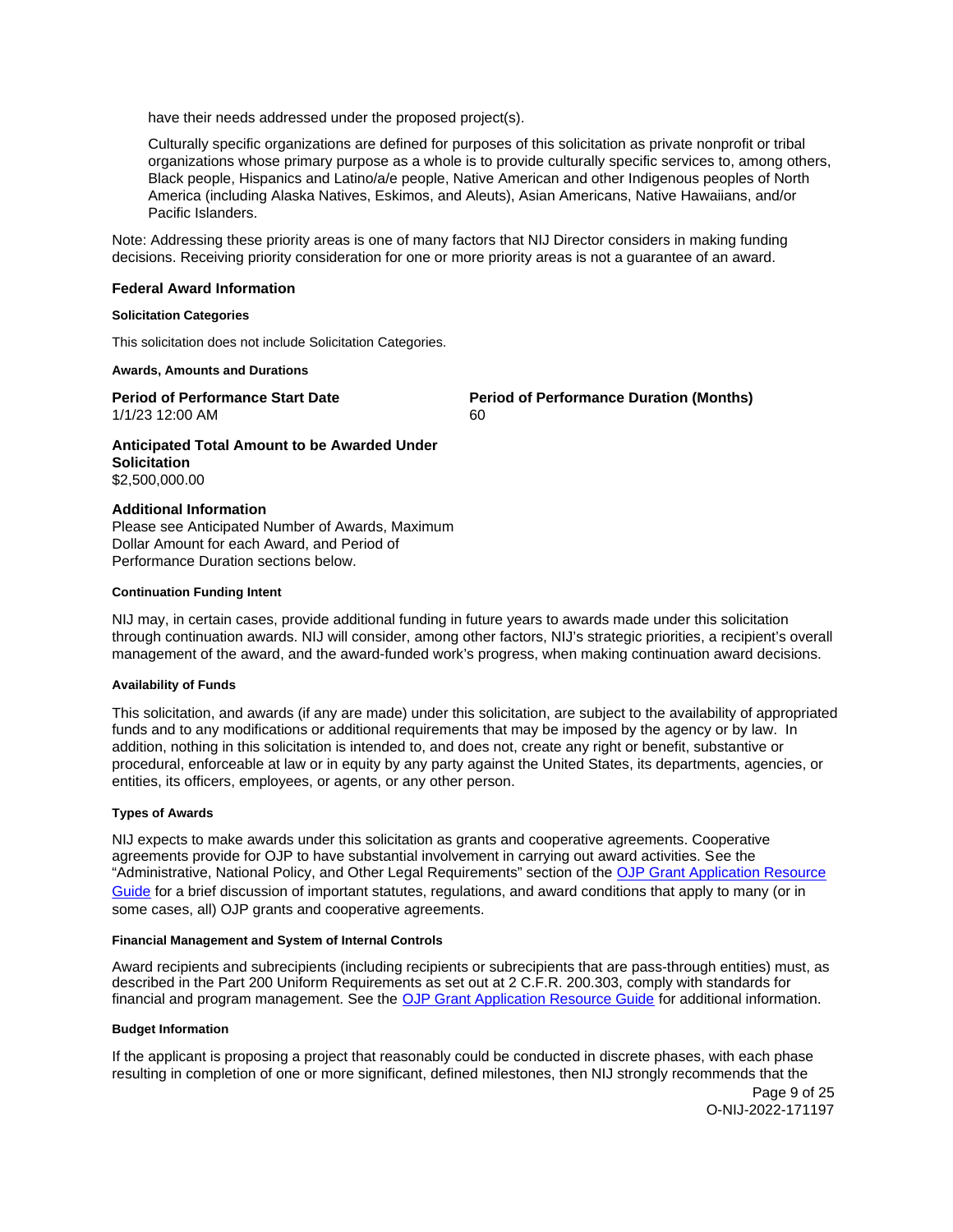<span id="page-9-0"></span>applicant structure the application — specifically including the narrative, expected scholarly products, timelines/milestones, and budget worksheet and budget narrative — to clearly define each phase. (This is particularly the case if the applicant proposes a project that will exceed — in cost or the length of the period of performance — the amount or length of time anticipated for an individual award (or awards) under this solicitation.) Given limitations on the availability to NIJ of funds for awards for research, development, and evaluation, this information will assist NIJ in considering whether partial funding of applications would be productive. (If, in FY 2022, NIJ elects to fund only certain phases of a proposed project, the expected scholarly products from the partial-funding award may, in some cases, vary from those described above.)

NIJ may elect to fund applications submitted under this FY 2022 solicitation in future fiscal years, dependent on, among other considerations, the merit of the applications and on the availability of appropriations.

Also, NIJ may share application information and peer review outcomes with the U.S. Department of Justice Office on Violence Against Women (OVW). In final funding decisions, NIJ and OVW will consider program scope, current priorities, and funding availability. If an application fares well in peer review but cannot be funded this year by NIJ, and the application aligns closely with OVW's current priorities, NIJ may give OVW the option of supporting it. If OVW elects to support an application initially submitted under this solicitation, the applicant will be contacted before an award is made to give the applicant the option of accepting or declining funding from a source other than the one to which the applicant applied.

What will not be funded:

- Applications primarily to purchase equipment, materials, or supplies. (A budget may include these items if they are necessary to conduct research, development, demonstration, evaluation, or analysis.)
- Applications that are not responsive to the purposes of this specific solicitation.
- Programs or services unrelated to the scope of the research project or existing programs or services being evaluated.
- Training in support of programs or direct services unrelated to or associated with the proposed research project.
- Applications involving tribal governments or being conducted on tribal lands that do not have a fully executed tribal resolution, executive order, or letter of commitment from the tribal authorized representative (i.e., tribal council or executive order from a tribal government and letters of commitment from executive director from a tribal organization) sanctioning the partnership/project.

# **Cost Sharing or Matching Requirement**

See "Cofunding" paragraph under "Budget and Associated Documentation" in the "Application and Submission Information" section.

### **Pre-agreement Costs (also known as Pre-award Costs)**

See the [OJP Grant Application Resource Guide](https://www.ojp.gov/funding/apply/ojp-grant-application-resource-guide#pre-agreement-costs) for information on Pre-agreement Costs (also known as Preaward Costs).

### **Limitation on Use of Award Funds for Employee Compensation: Waiver**

See the [OJP Grant Application Resource Guide](https://www.ojp.gov/funding/apply/ojp-grant-application-resource-guide#limitation-use-award) for information on the Limitation on Use of Award Funds for Employee Compensation; Waiver.

# **Prior Approval, Planning, and Reporting of Conference/Meeting/Training Costs**

See the [OJP Grant Application Resource Guide](https://www.ojp.gov/funding/apply/ojp-grant-application-resource-guide#prior-approval) for information on Prior Approval, Planning, and Reporting of Conference/Meeting/Training Costs.

### **Costs Associated with Language Assistance (if applicable)**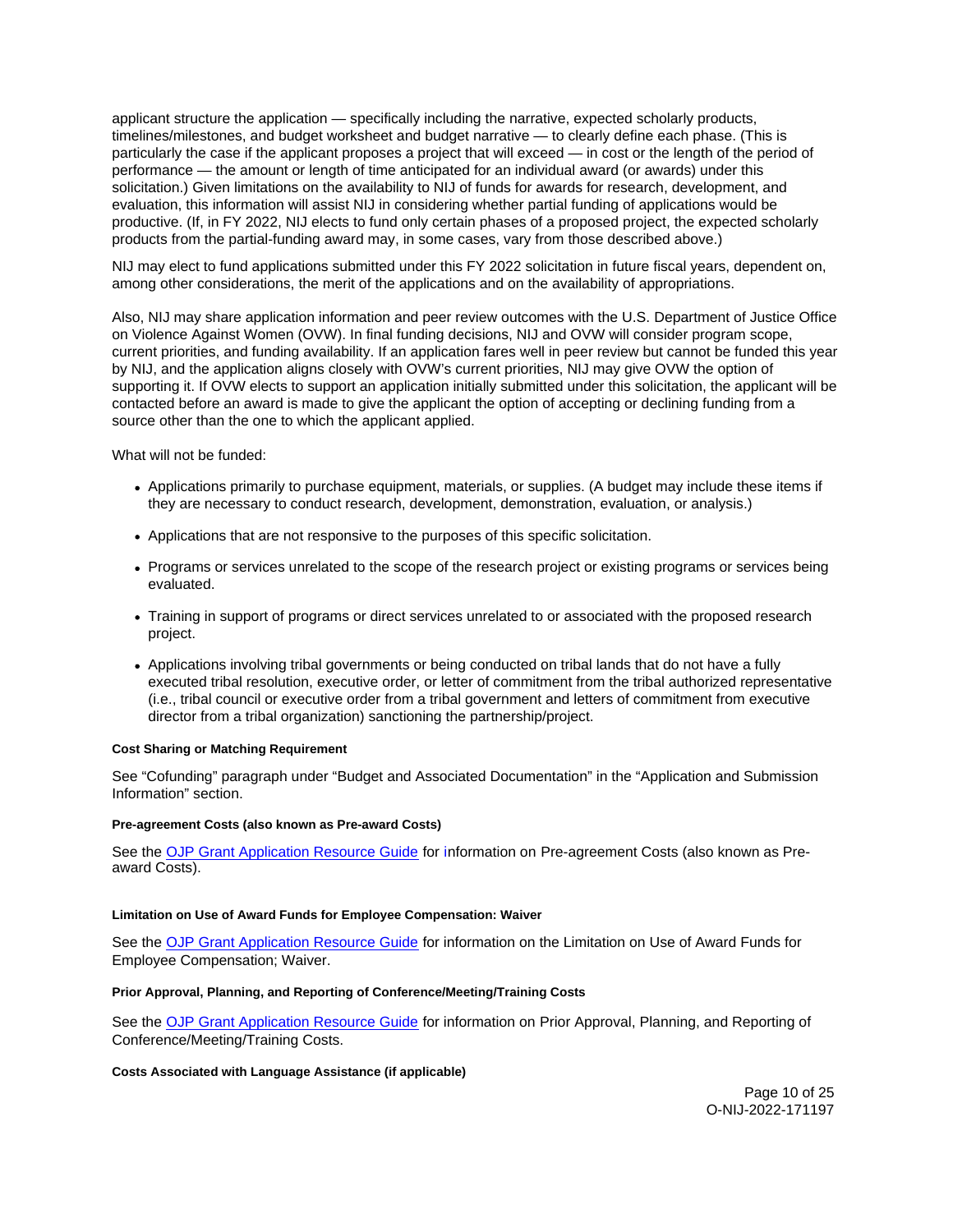<span id="page-10-0"></span>See the [OJP Grant Application Resource Guide](https://www.ojp.gov/funding/apply/ojp-grant-application-resource-guide#costs-associated) for information on Costs Associated with Language Assistance.

**Anticipated Number of Awards** 

1 to 6.

### **Maximum Dollar Amount for each Award**

Applicants are encouraged to propose budgets matching the proposed research activities, which may be more or less than the anticipated maximum dollar amount of awards.

### **Period of Performance Duration**

To be determined by the performance period of awarded applications. Successful applicants will be expected to complete the work proposed within five years of performance.

### **Eligibility Information**

For eligibility information, see the solicitation cover page.

For information on cost sharing or match requirements, see the "Federal Award Information" section.

### **Application and Submission Information**

### **Content of Application Submission**

The following application elements **must** be included in the application to meet the basic minimum requirements to advance to peer review and receive consideration for funding:

- Proposal Narrative
- Budget Worksheet and Budget Narrative (Web-based Form) (The web-based form includes the budget details and the budget narrative.)
- Curriculum Vitae/Resumes for Key Personnel. (For purposes of this solicitation, "key personnel" means the principal investigator, and any and all investigators.)

See the "Application Elements and Formatting Instructions" section of the [OJP Grant Application Resource Guide](https://www.ojp.gov/funding/apply/ojp-grant-application-resource-guide#application-elements)  for information on what happens to an application that does not contain all the specified elements or is nonresponsive to the scope of the solicitation.

### **Information to Complete the Application for Federal Assistance (SF-424)**

The SF-424 must be submitted in [Grants.gov.](https://Grants.gov) The SF-424 is a required standard form used as a cover sheet for submission of pre-applications, applications, and related information. See the [OJP Grant Application Resource](https://www.ojp.gov/funding/apply/ojp-grant-application-resource-guide#complete-application)  [Guide](https://www.ojp.gov/funding/apply/ojp-grant-application-resource-guide#complete-application) for additional information on completing the SF-424.

In Section 8.F. of the SF-424, please include the name and contact information of the individual **who will complete the application in JustGrants**. JustGrants will use this information (email address) to assign the application to this user in JustGrants.

**Intergovernmental Review:** This solicitation ("funding opportunity") **is not** subject to [Executive Order 12372.](https://www.archives.gov/federal-register/codification/executive-order/12372.html) (In completing the SF-424, an applicant is to answer question 19 by selecting the response that the "Program is not covered by E.O. 12372.")

#### **Standard Applicant Information (JustGrants 424 and General Agency Information)**

The Standard Applicant Information section of the JustGrants application is pre-populated with the SF-424 data

Page 11 of 25 O-NIJ-2022-171197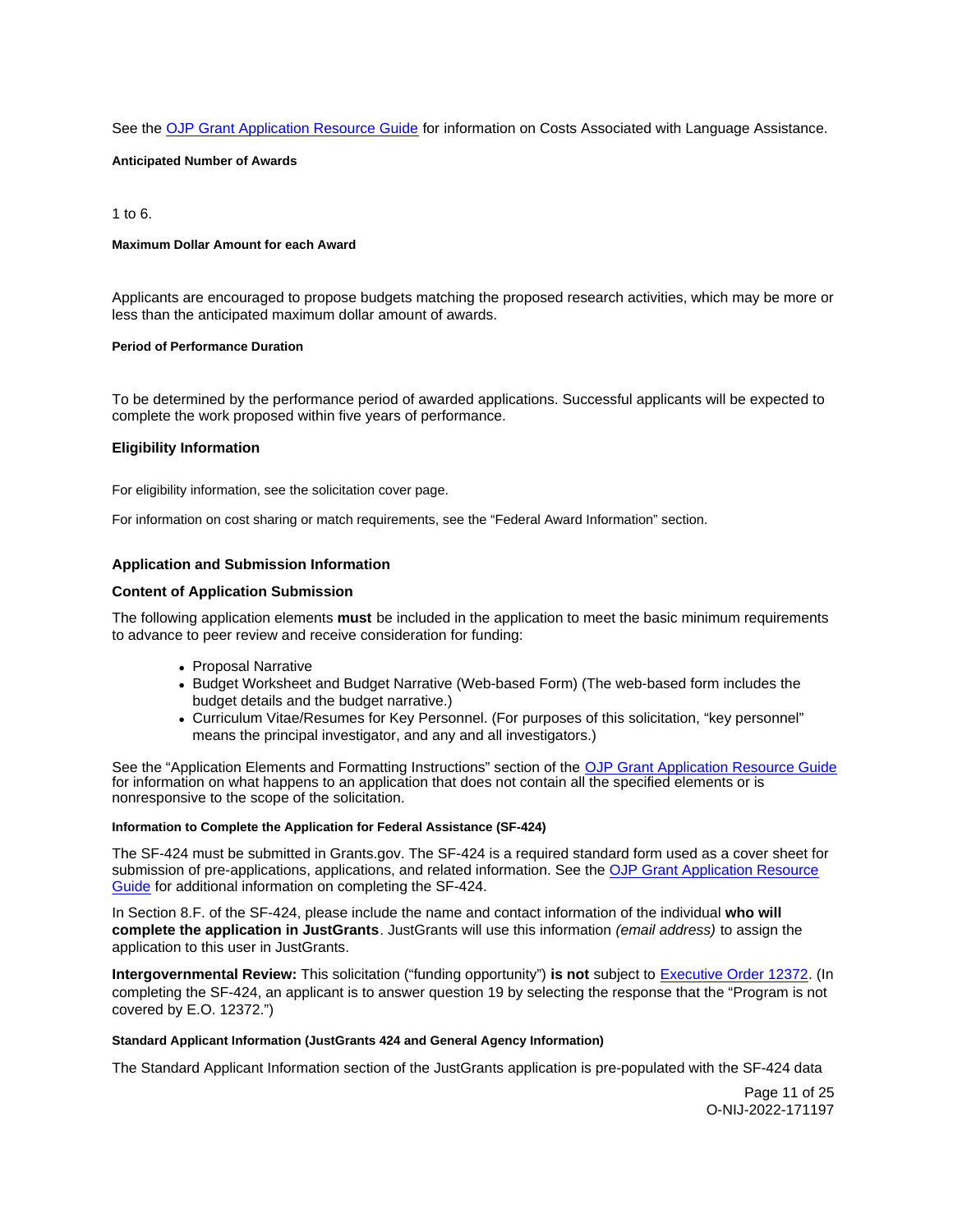<span id="page-11-0"></span>submitted in [Grants.gov](https://Grants.gov). The applicant will need to review the Standard Applicant Information in JustGrants and make edits as needed. Within this section, the applicant will need to: add zip codes for areas affected by the project, confirm its Authorized Representative, and verify and confirm the organization's unique identity identifier, legal name, and address.

# **Proposal Abstract**

A proposal abstract (no more than 400 words) summarizing the proposed project including the purpose of the project, primary activities, expected outcomes, the service area, intended beneficiaries and subrecipients (if known), will be completed in the JustGrants web-based form. This abstract should be written in the third person and will be made publicly available on the OJP website if the project is awarded.

# **Proposal Narrative**

The proposal narrative should be submitted as an attachment in JustGrants. The attached document should be double-spaced, using a standard 12-point font; have no less than 1-inch margins; and should not exceed 30 pages. Pages should be numbered and submitted as an attachment. If the proposal narrative fails to comply with these length restrictions, NIJ may consider such noncompliance in peer review and in final award decision.

The following sections must be included as part of the proposal narrative:

a. Title Page (not counted against the proposal narrative page limit)

The title page should include:

- Project title.
- Submission date.
- Funding opportunity number.
- Principal Investigator (and any co-principal investigators).
- Unique author identifier (e.g., ORCID, ResearcherID, Scopus Author ID), if available.
- Requests for consideration under "new investigator/early career" and/or "priority area 1A," and/or "priority area 1B.
- Key words, including science focus areas.
- Contact information (that is, name, address, telephone number, and e-mail address) for both the applicant and the principal investigator.

# b. Resubmit Response (if applicable) (not counted against the proposal narrative page limit.)

If an applicant is resubmitting an application presented previously to NIJ (under any prior NIJ solicitation), but not funded, the applicant should indicate this status. A statement should be provided, no more than two pages, addressing: (1) the title, submission date, and NIJ-assigned application number of the previous application, and (2) a brief summary of revisions to the application, including responses to previous feedback received from NIJ.

# c. Table of Contents and Figures (not counted against the proposal narrative page limit)

# d. Main Body

# 1. Statement of the Problem.

The problem statement should address the need for research in this area. Applicants should discuss current gaps in data, research, and knowledge, including those for particular justice sectors and specific populations, and answer questions relevant to current policy and practice needs and public interests. It is not uncommon for multiple problems to exist simultaneously (for example, there may be a criminal justice problem affecting public safety, a current technical challenge/need identified by forensic practitioners, as well as a scientific/technology gap between the current state of the art and the desired solution). Applicants should discuss each of these clearly and justify the importance of the separate issues. As part of this discussion, applicants should exhibit a review of previous literature and discuss previous research related to these problems.

> Page 12 of 25 O-NIJ-2022-171197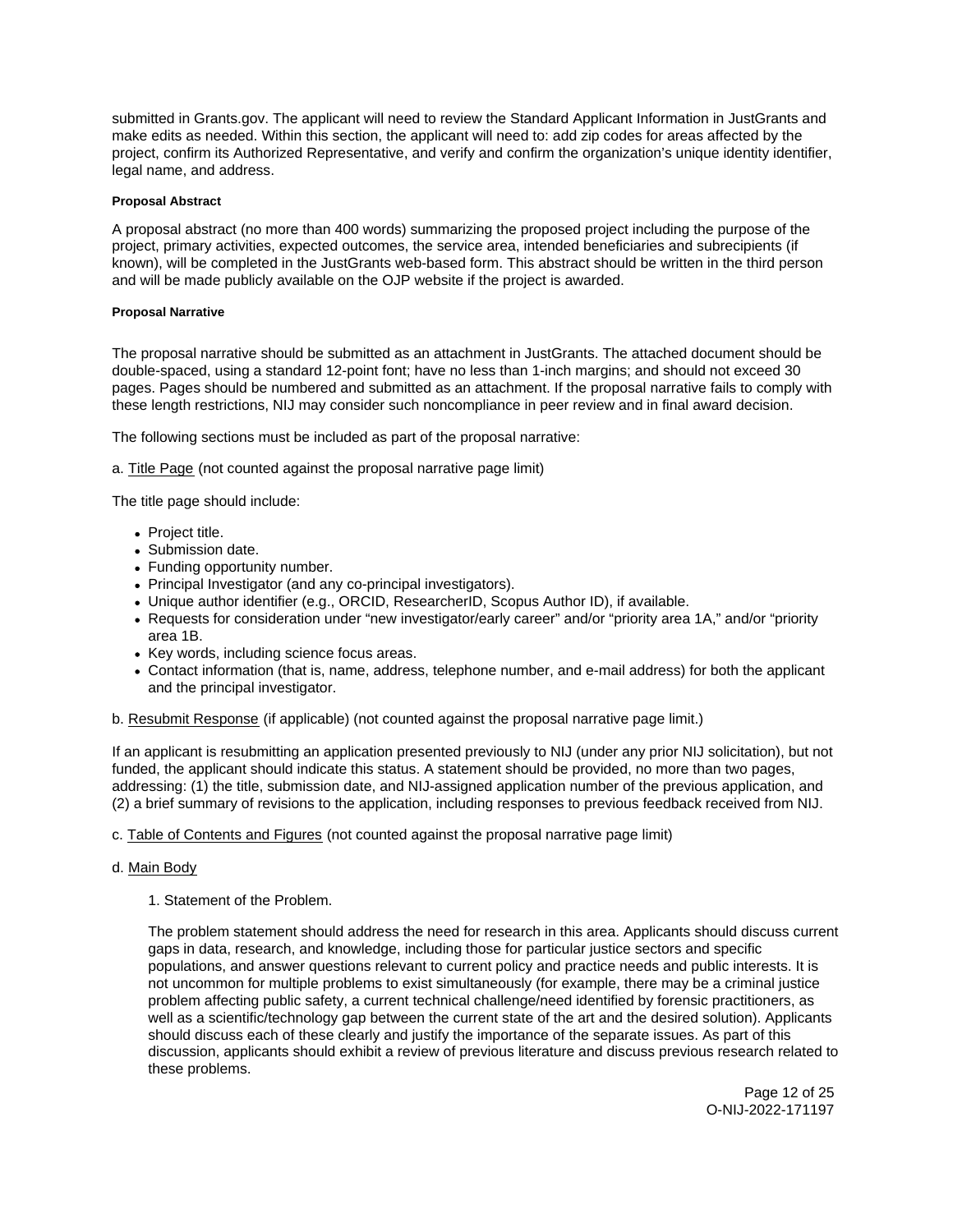# 2. Project Design and Implementation.

Applicants should present a valid theoretical framework to justify the importance and significance of the proposed work, followed by research questions and hypotheses. Applicants should also provide a detailed description of the strategies to implement this research project and address the research questions. Design elements should follow directly from the research project's goals and objectives and address the programspecific information noted in the solicitation. Applicants should describe the research methodology and analysis plan in detail and demonstrate the validity and usefulness of the data they will collect. Applicants should consider the rigor and soundness of the methods and analytical and technical approaches for the proposed research and address the feasibility of the proposed project and potential challenges or problems in carrying out the activities. Applicants must address all sensitive human subjects' privacy, protection, and confidentiality issues.

If the applicant is seeking priority consideration for Priority 1(A), it should address in this section how the proposed project(s) will address issues related to racial equity and/or the removal of barriers to access and opportunity, and/or contribute to greater access to services, for communities that have been historically underserved, marginalized, and adversely affected by inequality.

# 3. Potential Impact.

Applicants should describe the potential impact of the research and how it may inform or improve criminal or juvenile justice-related policy, practice, or theory in the United States. In addition, the applicant should discuss the proposed dissemination plan to produce scholarly products and make information available to broader interested audiences, such as criminal justice practitioners or policymakers.

# 4. Capabilities and Competencies.

This section should describe the experience and capability of the applicant organization, key staff, and any proposed subgrantees (including consultants) that the applicant will use to implement and manage this effort and the federal funds under this award, highlighting any previous experience implementing projects of similar scope, design, and magnitude. Applicants should address:

- Experience and capacity to work with the proposed data sources in conducting similar research efforts.
- Experience and capacity to design and implement rigorous research and data analysis projects.
- Experience producing and disseminating meaningful deliverables.

Applicants should also outline the management plan and organization that connects to the goals and objectives of the project.

If the applicant is seeking priority consideration under Priority 1(B), it should describe within this section how being a culturally specific organization (or funding a culturally specific subrecipient organization at a minimum of 30% of the project budget) will enhance its ability to implement the proposed project(s) and should also specify which culturally specific populations are intended or expected to be the subject and/or beneficiary of the research conducted under the proposed project(s).

5. Appendices (not counted against the proposal narrative page limit) include:

- The project management plan.
- If the application (including the budget) identifies any proposed non-competitive agreements that are or may be considered procurement "contracts" (rather than subawards), for purposes of federal grants administrative requirements, the applicant also must list the entities with which the applicant proposes to contract.
- List of other agencies, organizations, or funding sources to which this application has been submitted (if applicable).

6. Plan for Collecting the Data Required for this Solicitation's Performance Measures

Page 13 of 25 O-NIJ-2022-171197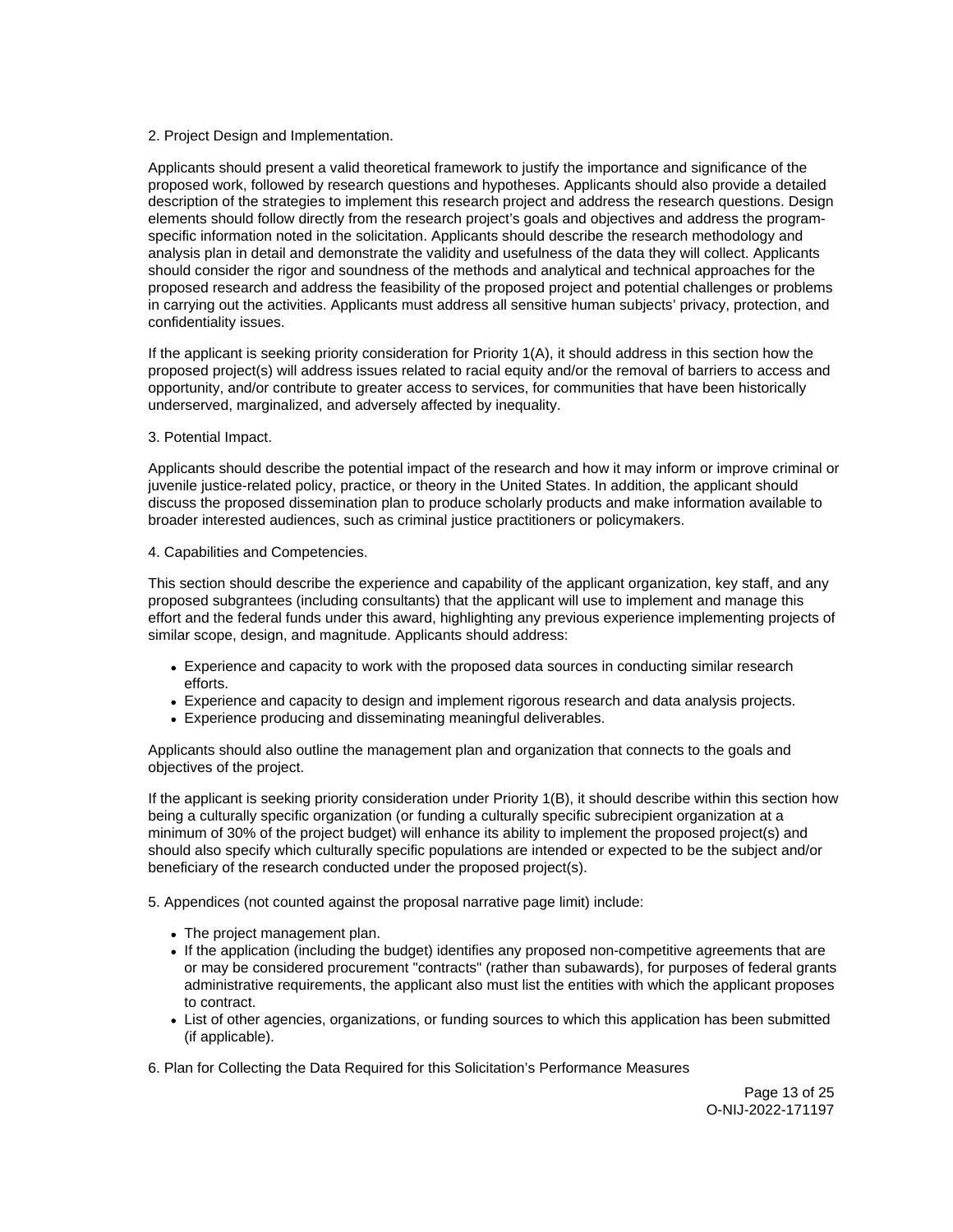<span id="page-13-0"></span>Note: Applicants are **not** required to submit performance data with the application. Rather, performance measure information is included as an alert that successful applicants will be required to submit performance data as part of each award's reporting requirements.

OJP will require each successful applicant to submit regular performance data that demonstrate the results of the work carried out under the award. The performance data directly relate to the goals, objectives, and deliverables identified in the "Goals, Objectives, and Deliverables" discussion.

A list of performance measure questions for this program can be found on page 21.

Applicants can also visit OJP's performance measurement page at [www.ojp.gov/performance](https://www.ojp.gov/performance) for an overview of performance measurement activities at OJP.

NIJ will require award recipients to submit performance measure data in quarterly financial reports, semiannual performance reports, and the Final Research Report. NIJ will provide further guidance on the postaward submission process, if selected for award.

#### **Goals, Objectives, Deliverables, and Timeline**

Applicants will submit the project's goals, objectives, deliverables, and timelines in the JustGrants web-based form. See the [OJP Grant Application Resource Guide](https://www.ojp.gov/funding/apply/ojp-grant-application-resource-guide) for additional information.

### **Budget and Associated Documentation**

### **Budget Worksheet and Budget Narrative (Web-based Form)**

The applicant will complete the JustGrants web-based budget form. See the [OJP Grant Application Resource](https://www.ojp.gov/funding/apply/ojp-grant-application-resource-guide#budget-prep)  [Guide](https://www.ojp.gov/funding/apply/ojp-grant-application-resource-guide#budget-prep) for additional information.

If the applicant is seeking priority consideration under Priority 1(B) based on the identification of at least one proposed subrecipient as a culturally specific organization, the proposed funding for the subrecipient in the webbased budget form **must be a minimum of 30% of award funding.** 

The budget narrative must also describe how the activities that will be funded with the (minimum) 30% of award funding provided to the subrecipient **specifically relate to the priority consideration requested under Priority 1(B)** and described in the Capabilities and Competencies section of the application.

The following paragraph (on "Cofunding") expressly modifies the "Cost Sharing or Matching Requirement" provisions in the OJP Grant Application Resource Guide. The applicant is to follow the guidance in the following paragraph instead of the guidance stated under the "Cost Sharing or Matching Requirement" heading in the OJP Grant Application Resource Guide.

**Cofunding:** An award made by NIJ under this solicitation may account for up to 100 percent of the total cost of the project. The application should indicate whether it is feasible for the applicant to contribute cash, facilities, or services as non-federal support for the project. The application should identify generally any such contributions that the applicant expects to make and the proposed budget should indicate in detail which items, if any, will be supported with non-federal contributions.

For additional match information, see the "Cost Sharing or Match Requirement" section under Federal Award Information.

If a successful application proposes a voluntary match amount, and OJP approves the budget, the total match amount incorporated into the approved budget becomes mandatory and subject to audit.

# **Indirect Cost Rate Agreement (if applicable)**

The applicant will submit its indirect cost rate agreement by uploading it as an attachment in JustGrants. See the [OJP Grant Application Resource Guide](https://www.ojp.gov/funding/apply/ojp-grant-application-resource-guide#indirect-cost) for additional information.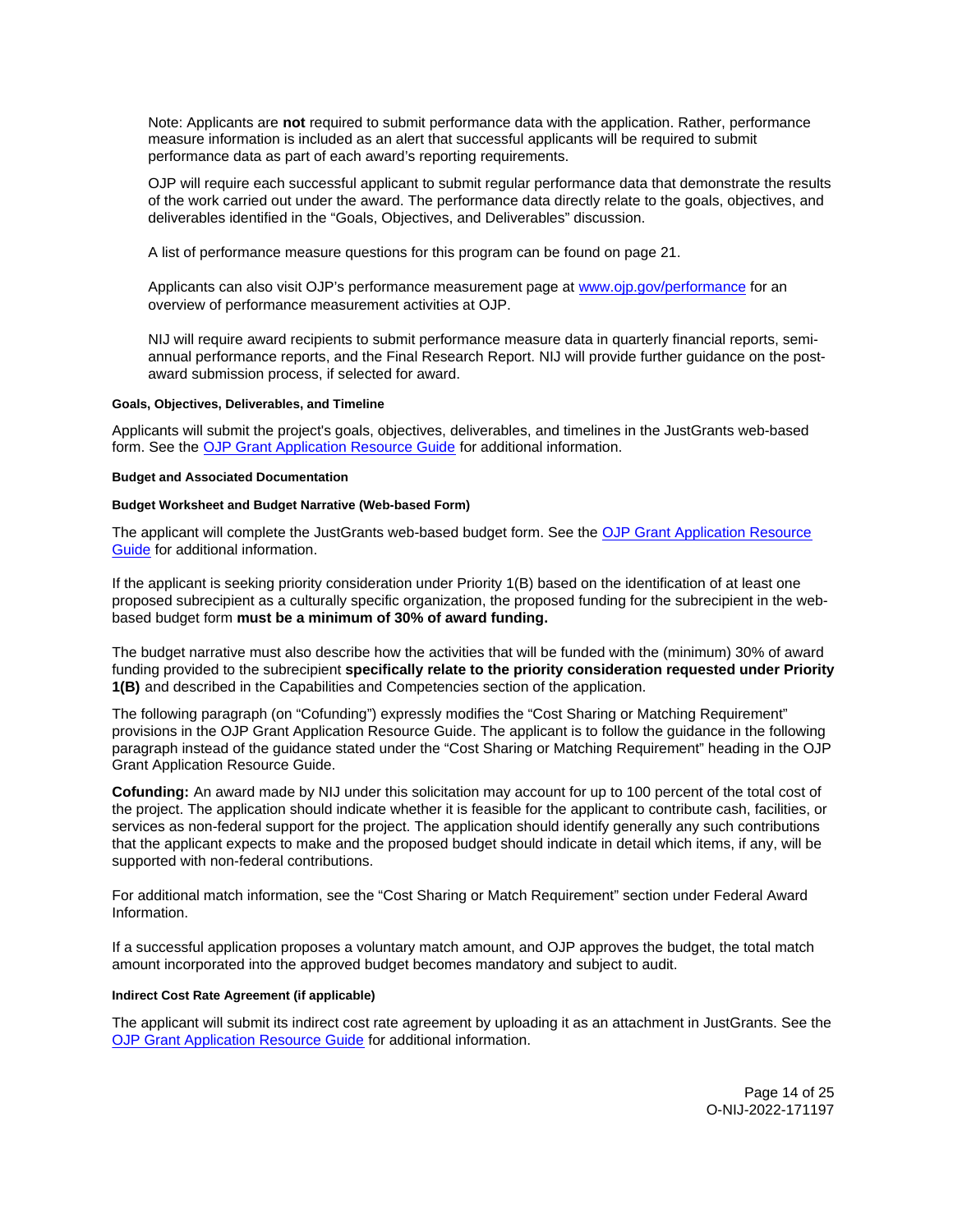### <span id="page-14-0"></span>**Financial Management Questionnaire (including applicant disclosure of high-risk status)**

The applicant will download the questionnaire, complete it, and submit it by uploading it as an attachment in JustGrants. See the [OJP Grant Application Resource Guide](https://www.ojp.gov/funding/apply/ojp-grant-application-resource-guide#fm-internal-controls-questionnaire) for the link to the questionnaire and additional information.

#### **Disclosure of Process Related to Executive Compensation**

This solicitation expressly modifies the OJP Grant Application Resource Guide by not incorporating its "Disclosure of Process Related to Executive Compensation" provisions. Applicants to this solicitation are not required to provide this disclosure.

#### **Additional Application Components**

Applicants will attach the additional requested documentation in JustGrants.

### **Curriculum Vitae or Resumes**

Curriculum vitae of key personnel. Curriculum vitae or resume of the principal investigator and any and all investigators. In addition, curriculum vitae, resume, or biographical sketches of all other individuals (regardless of "investigator" status) who will be significantly involved in substantive aspects of the proposed project (including, for example, individuals such as statisticians used to conduct proposed data analysis).

### **Tribal Authorizing Resolution**

An application in response to this solicitation may require inclusion of tribal authorizing documentation as an attachment. If applicable, the applicant will submit the tribal authorizing documentation by uploading it as an attachment in JustGrants. See the [OJP Grant Application Resource Guide](https://www.ojp.gov/funding/apply/ojp-grant-application-resource-guide#tribal-authorizing-resolution) for information on tribal authorizing resolutions.

#### **Timeline Form**

Proposed project timeline and expected milestones.

#### **Letters of Support**

Letters of cooperation and support or administrative agreements from organizations collaborating in the project, such as law enforcement and correctional agencies (if applicable).

### **Research and Evaluation Independence and Integrity Statement**

If an application proposes research (including research and development) and/or evaluation, the applicant must demonstrate research/evaluation independence and integrity, including appropriate safeguards, before it may receive award funds. The applicant will submit documentation of its research and evaluation independence and integrity by uploading it as an attachment in JustGrants. For additional information, see the [OJP Grant Application](https://www.ojp.gov/funding/apply/ojp-grant-application-resource-guide#research-evaluation)  [Resource Guide.](https://www.ojp.gov/funding/apply/ojp-grant-application-resource-guide#research-evaluation)

#### **Bibliography/reference**

Bibliography/references. Provide a bibliography of any references cited in the Proposal Narrative.

#### **Any tools/instruments, questionnaires, tables/chart/graphs, or maps**

Any tools/instruments, questionnaires, tables/charts/graphs, or maps pertaining to the proposed project that are supplemental to such items included in the main body of the narrative.

# **List of Individuals in the Application**

To assist OJP in assessing actual or apparent conflicts of interest (including such conflicts on the part of prospective reviewers of the application), provide a complete list of the individuals named or otherwise identified anywhere in the application (including in the budget or in any other attachment) who will or may work (or advise or consult) on the proposed research, development, or evaluation project. Applicants should use the "[Proposed](http://nij.ojp.gov/sites/g/files/xyckuh171/files/media/document/nij-project-staff-template.xlsx) 

> Page 15 of 25 O-NIJ-2022-171197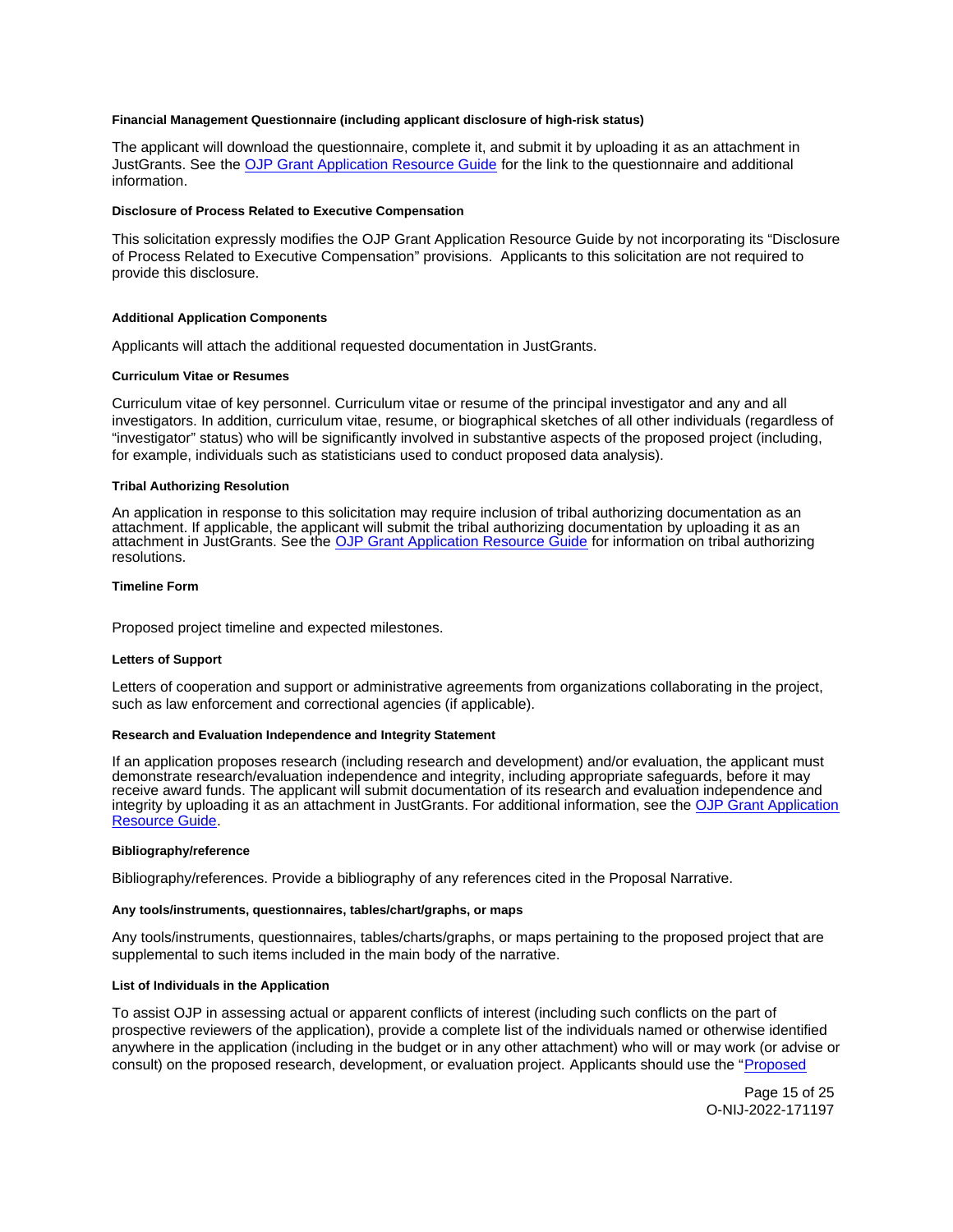<span id="page-15-0"></span>[Project Staff, Affiliation, and Roles"](http://nij.ojp.gov/sites/g/files/xyckuh171/files/media/document/nij-project-staff-template.xlsx) form available on the NIJ webpage to prepare this list.

## **Human Subjects Protection**

Human Subjects Protection paperwork as a separate attachment (documentation and forms related to Institutional Review Board [IRB] review). See [https://nij.ojp.gov/funding/human-subjects-protection.](https://nij.ojp.gov/funding/human-subjects-protection) **Note**: Final IRB approval is not required at the time an application is submitted.

### **Privacy Certificate**

Privacy Certificate as a separate attachment (for further guidance go to [https://nij.ojp.gov/funding/confidentiality](https://nij.ojp.gov/funding/confidentiality-and-privacy-protections)[and-privacy-protections](https://nij.ojp.gov/funding/confidentiality-and-privacy-protections) and [https://nij.ojp.gov/funding/model-privacy-certificate\)](https://nij.ojp.gov/funding/model-privacy-certificate).

### **Request to Use Incentives or Stipends**

Applicants proposing to use incentives or stipends payments as part of their research project design, must submit an incentive or stipend approval request, as a separate document, according to the requirements set forth at [https://nij.ojp.gov/funding/participant-support-costs-and-incentives-social-science-research.](https://nij.ojp.gov/funding/participant-support-costs-and-incentives-social-science-research)Applicants proposing to use incentives or stipends payments as part of their research project design, must submit an incentive or stipend approval request, as a separate document, according to the requirements set forth at [https://nij.ojp.gov/funding/participant-support-costs-and-incentives-social-science-research.](https://nij.ojp.gov/funding/participant-support-costs-and-incentives-social-science-research)

# **Documentation of "New Investigator/Early Career" Status, if applicable**

Documentation of "New Investigator/Early Career" Status, if applicable.

#### **Consortium/Contractual Arrangements**

Explain the programmatic, fiscal, and administrative arrangements to be made between the applicant organization and the consortium organization(s).

### **Data Archiving Plan**

Applicants should anticipate that NIJ will require, through special award conditions, that data sets resulting in whole or in part from projects funded under this solicitation be submitted for archiving with the NACJD. See [https://nij.ojp.gov/funding/research-development-and-evaluation-grant-award-requirements#data.](https://nij.ojp.gov/funding/research-development-and-evaluation-grant-award-requirements#data)

Applications should include as a brief plan separate file — labeled "Data Archiving Plan" — to comply with data archiving requirements. The plan should provide brief details about proposed data management and archiving, including submission to NIJ (through NACJD) of **all files and documentation** necessary to allow for future efforts by others to reproduce the project's findings and/or to extend the scientific value of the data set through secondary analysis. Pertinent files and documentation include, among other things, qualitative and quantitative data produced, instrumentation and data collection forms, codebook(s), any specialized programming code necessary to reproduce all constructed measures and the original data analysis, description of necessary deidentification procedures, and (when required) a copy of the privacy certificate and informed consent protocols.

The plan should be one or two pages in length and include the level of effort associated with meeting archiving requirements.

Note that recipients are strongly encouraged to submit required data sets at least 90 days before the end of the period of performance.

#### **Disclosures and Assurances**

The applicant will address the following disclosures and assurances.

### **Disclosure of Lobbying Activities**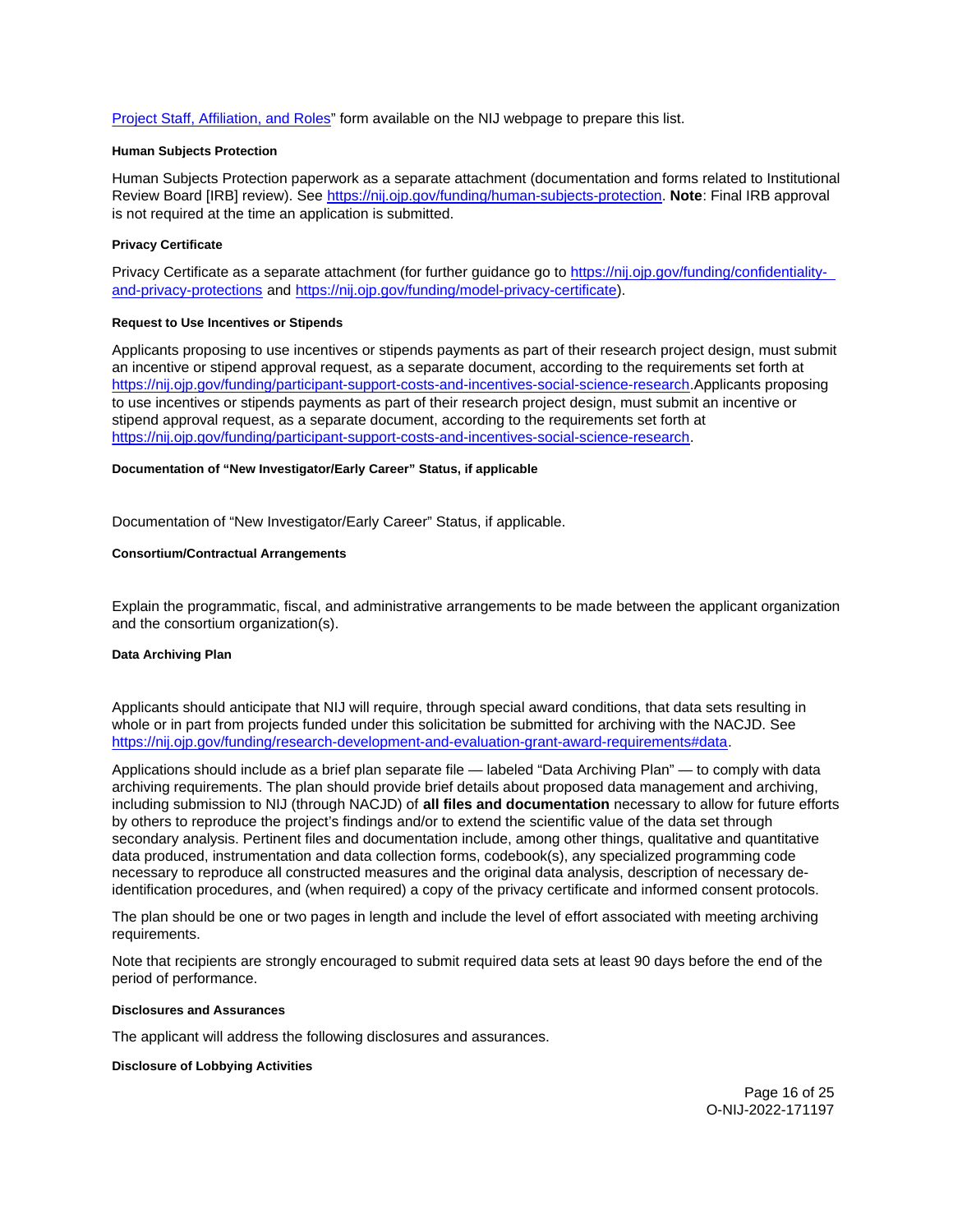<span id="page-16-0"></span>Complete and submit the SF-LLL in [Grants.gov](https://Grants.gov). See the [OJP Grant Application Resource Guide](https://www.ojp.gov/funding/apply/ojp-grant-application-resource-guide#disclosure-lobby) for additional information.

### **DOJ Certified Standard Assurances**

Review and accept the DOJ Certified Standard Assurances in JustGrants. See the OJP Grant Application Resource Guide .

### **Applicant Disclosure of Duplication in Cost Items**

Complete the JustGrants web-based Applicant Disclosure of Duplication in Cost Items form. See the [OJP Grant](https://www.ojp.gov/funding/apply/ojp-grant-application-resource-guide#applicant-disclosure-pending-applications)  [Application Resource Guide](https://www.ojp.gov/funding/apply/ojp-grant-application-resource-guide#applicant-disclosure-pending-applications) for additional information.

# **DOJ Certifications Regarding Lobbying; Debarment, Suspension and Other Responsibility Matters; and Drug-Free Workplace Requirements**

Review and accept the DOJ Certified Certifications Regarding Lobbying; Debarment, Suspension and Other Responsibility Matters; Drug-Free Workplace Requirements; and Law Enforcement and Community Policing in JustGrants. See the [OJP Grant Application Resource Guide.](https://www.ojp.gov/funding/apply/ojp-grant-application-resource-guide#administrative) 

# **Applicant Disclosure and Justification – DOJ High Risk Grantees (if applicable)**

If applicable, submit the DOJ High Risk Disclosure and Justification as an attachment in JustGrants. A DOJ High Risk Grantee is an award recipient that has received a DOJ High Risk designation based on a documented history of unsatisfactory performance, financial instability, management system or other internal control deficiencies, or noncompliance with award terms and conditions on prior awards, or that is otherwise not responsible. See the [OJP Grant Application Resource Guide](https://www.ojp.gov/funding/apply/ojp-grant-application-resource-guide) for additional information.

#### **How to Apply**

Step 1: The applicant will submit the **SF-424** and **SF-LLL** in [Grants.gov](https://Grants.gov) at [https://www.grants.gov/web/grants/register.html.](https://www.grants.gov/web/grants/register.html)

Step 2: The applicant will then submit the **full application,** including attachments, in JustGrants in [JustGrants.usdoj.gov.](https://justicegrants.usdoj.gov/)

For additional information, see the "How to Apply" section in the [OJP Grant Application Resource Guide](https://www.ojp.gov/funding/apply/ojp-grant-application-resource-guide#apply) and the [DOJ Application Submission Checklist.](https://justicegrants.usdoj.gov/sites/g/files/xyckuh296/files/media/document/appln-submission-checklist.pdf)

# **Submission Dates and Time**

The **SF-424 and the SF-LLL** must be submitted in [Grants.gov](https://Grants.gov) by 11:59 p.m. eastern time on April 26, 2022.

The full application must be submitted in JustGrants by 8:59 p.m. eastern time on May 10, 2022.

OJP urges applicants to submit their [Grants.gov](https://Grants.gov) and JustGrants submissions prior to the due dates to allow sufficient time to correct errors and resubmit by the submission deadlines if a rejection notification is received. To be considered timely, the **full application** must be submitted in JustGrants by the JustGrants application deadline.

# **Experiencing Unforeseen Technical Issues**

An applicant that experiences unforeseen SAM.gov, [Grants.gov](https://Grants.gov), or JustGrants technical issues beyond its control that prevent application submission by the deadline, must demonstrate all efforts in requesting technical support in order to submit an application by the deadline. Technical support is available via phone and email to the applicable SAM.gov, [Grants.gov,](https://Grants.gov) or JustGrants support centers or service desks in which an applicant received a ticket number for resolution. If an applicant misses a deadline due to unforeseen technical difficulties, the applicant may request a waiver to submit an application after the deadline. Note: If an applicant does not submit all the required [Grants.gov](https://Grants.gov) forms by the [Grants.gov](https://Grants.gov) deadline, the applicant will not be able to proceed to the JustGrants portion of the application process.

> Page 17 of 25 O-NIJ-2022-171197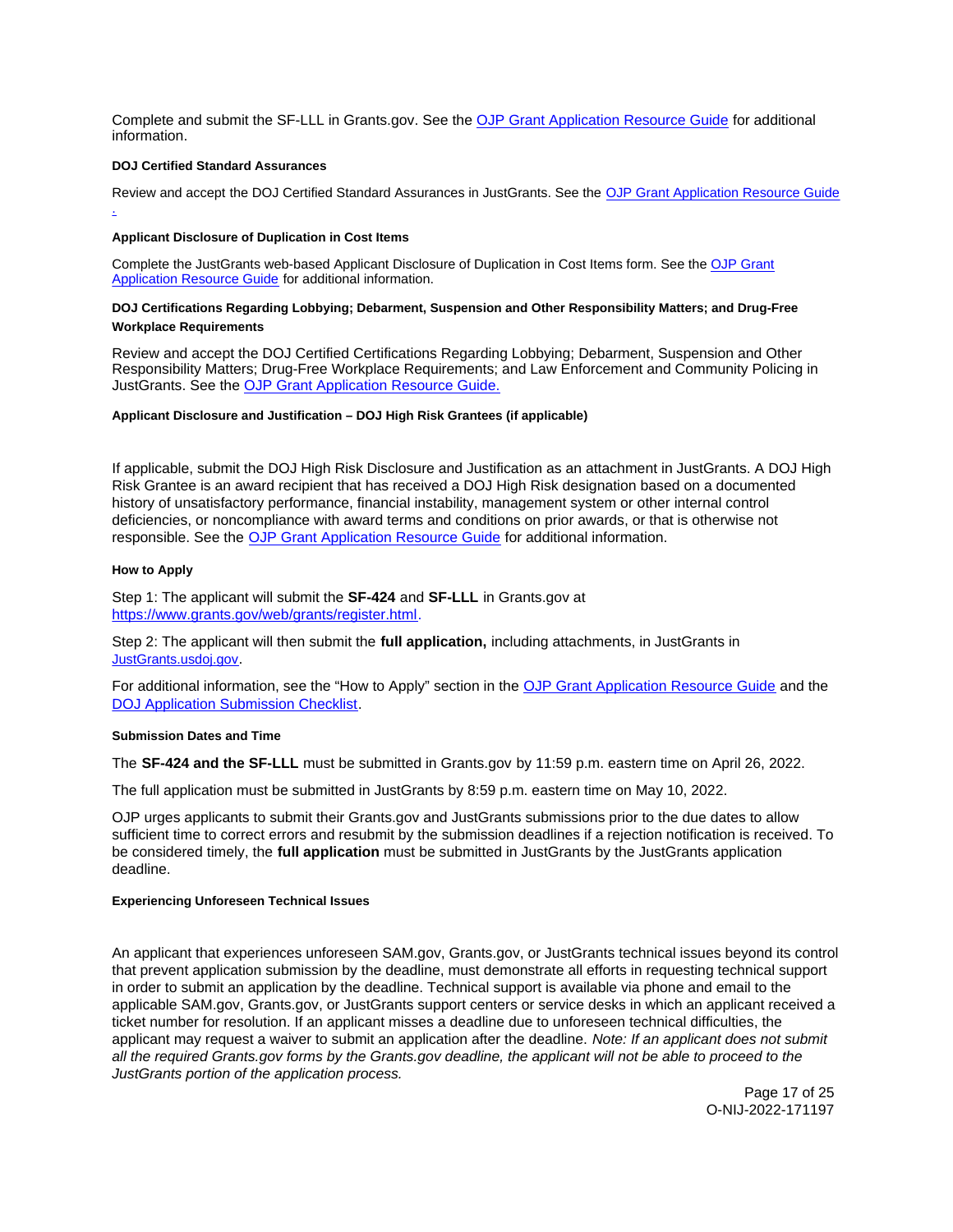<span id="page-17-0"></span>An applicant experiencing technical difficulties with the following systems must contact the associated support desk indicated below to report the technical issue and receive a tracking number:

- [Grants.gov](https://Grants.gov)  contact the [Grants.gov Customer Support Hotline](https://www.grants.gov/web/grants/support.html)
- SAM.gov contact the [SAM Help Desk \(Federal Service Desk\)](https://www.fsd.gov/gsafsd_sp)
- JustGrants contact the JustGrants Support Desk at [JustGrants.Support@usdoj.gov](mailto:JustGrants.Support@usdoj.gov) or 833–872–5175

An applicant requesting a waiver to submit a late application must document their request for technical assistance in an email to the OJP Response Center at [grants@ncjrs.gov](file:///C:/Users/local_Yehj/INetCache/Content.Outlook/20U4XBR7/grants@ncjrs.gov) **within 24 hours after the application deadline** to request approval to submit its application after the deadline. If an applicant has technical issues with [Grants.gov](https://Grants.gov), the applicant must contact OJP Response Center within 24 hours of the [Grants.gov](https://Grants.gov) deadline to request approval to submit after the deadline. However, waiver requests will not be reviewed until after the JustGrants deadline to allow time for all waivers to be submitted. Waiver requests to submit after the submission deadline must:

- Describe the technical difficulties experienced;
- Include a timeline of the applicant's submission efforts (e.g., what date and time did the error occur, what date and time was action taken to resolve the issue and resubmit; and what date and time did support representatives respond)
- Include an attachment(s) of the complete grant application and all required documentation and material; and
- Include the applicant's DUNS number (or Unique Entity Identifier if applying after April 4, 2022), any applicable SAM.gov tracking number(s), [Grants.gov](https://Grants.gov) Help Desk, and JustGrants Support Desk Ticket Numbers.

OJP will review each request for late submission and required supporting documentation and notify the applicant whether the request has been approved or denied. For more details on the waiver process, OJP encourages applicants to review the "Experiencing Unforeseen Technical Issues" section in the [OJP Grant Application](https://www.ojp.gov/funding/apply/ojp-grant-application-resource-guide#experiencing-unforeseen-technical-issues)  [Resource Guide](https://www.ojp.gov/funding/apply/ojp-grant-application-resource-guide#experiencing-unforeseen-technical-issues).

# **Application Review Information**

### **Review Criteria**

#### **Merit Review Criteria**

Applications that meet the basic minimum requirements will be evaluated by peer reviewers on how the proposed project/program addresses the following criteria:

1. Statement of the Problem/Description of the Issue (understanding of the problem) (15%)

- Demonstrated understanding of the problem.
- Demonstrated importance of research questions, goals and objectives, including alignment with the aims of the solicitation.
- Demonstrated awareness of the state of current research.

2. Project Design and Implementation (quality and technical merit) (50%)

- Feasibility of proposed project.
- Soundness of methods and analytic and technical approach to addressing the stated aim(s) of the proposed project.
- Awareness of potential pitfalls of proposed project design and feasibility of proposed actions to minimize and/or mitigate them.
- Feasibility of completing the deliverables noted in the solicitation.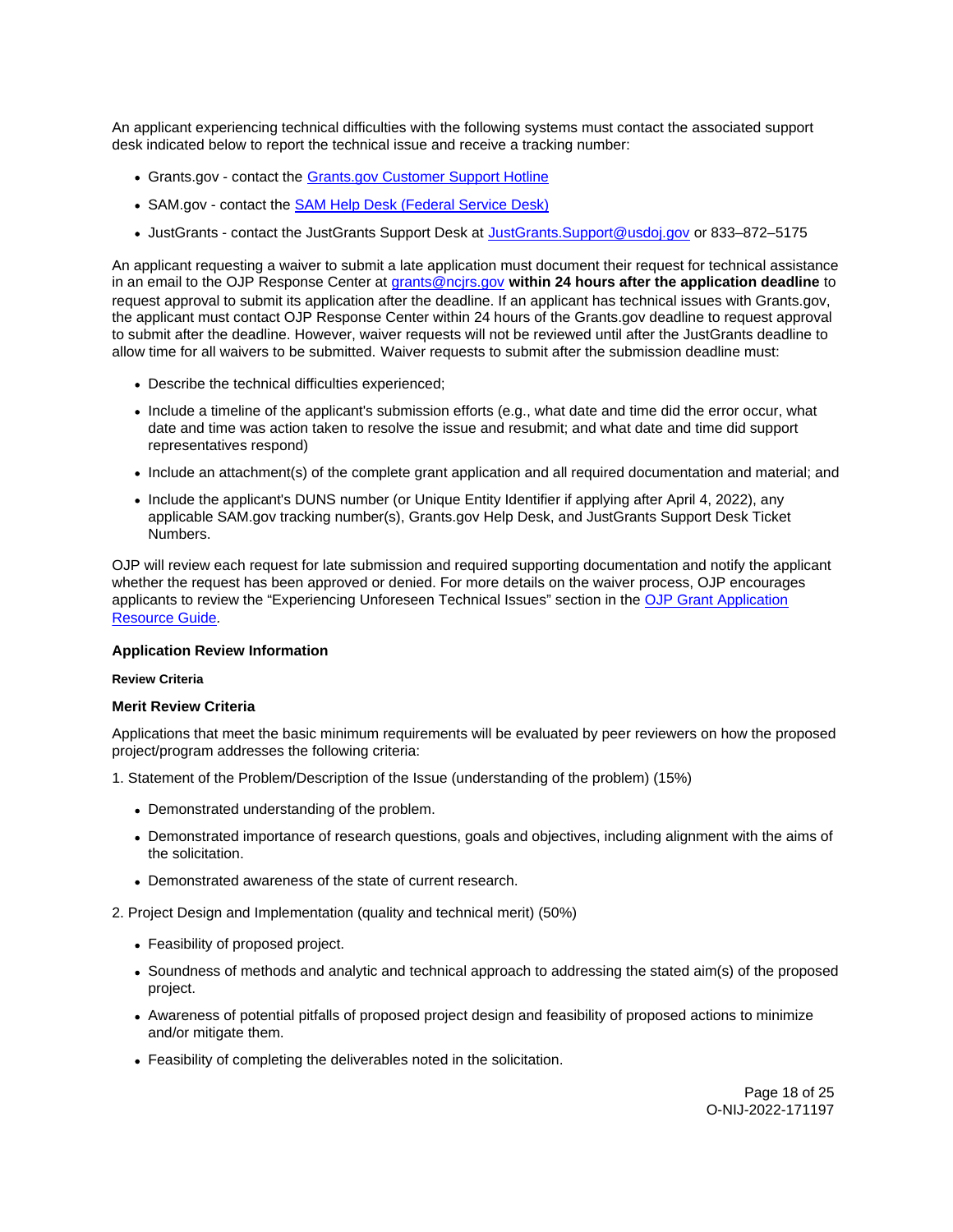<span id="page-18-0"></span>3. Capabilities and Competencies (capabilities, demonstrated productivity, and experience of the applicant organization and proposed project staff) (20%)

- Qualifications and experience of proposed project staff (that is, the principal investigator, any and all coprincipal investigators, and all other individuals (and organizations) identified in the application (regardless of "investigator" status) who will be significantly involved in substantive aspects of the proposed project)
- Demonstrated ability of the applicant organization to implement the proposed strategies and manage the effort.
- Relationship between the capabilities/competencies of the proposed project staff (including the applicant organization) and the scope and strategies of the proposed project.
- 4. Potential Impact (15%)
	- Potential for a significant scientific or technical advance(s) that will improve criminal/juvenile justice in the United States.
	- Potential for significantly improved understanding of the stated criminal/juvenile justice problem.
	- Potential for innovative solution to address (all or a significant part of) the stated criminal/juvenile justice problem.
	- Strength and feasibility of the proposed dissemination plan to produce scholarly products (such as published, peer-reviewed, scientific journal articles, book chapter(s) or book(s) in the academic press, technological prototypes, patented inventions, databases, standards or similar scientific products) as well as make summary information available to broader interested audiences, such as criminal justice practitioners or policymakers.

# 5. Budget (0%)

In addition, peer reviewers will consider and may comment on the following additional items in the context of scientific and technical merit.

- Alignment of the proposed budget with proposed project activities.
- Total cost of the project relative to the perceived benefit (cost effectiveness).
- Appropriateness of the budget relative to the level of effort.
- Use of existing resources to conserve costs.

### **Other Review Criteria/Factors**

Other important considerations for NIJ include geographic diversity, strategic priorities (specifically including, but not limited to, those priority areas already mentioned), available funding, past performance, and the extent to which the Budget Worksheet and Budget Narrative (Web-based form) accurately explain project costs that are reasonable, necessary, and otherwise allowable under federal law and applicable federal cost principles.

### **Review Process**

Applications submitted under this solicitation that meet basic minimum requirements, will be evaluated for technical merit by a peer review panel(s) in accordance with OJP peer review policy and procedures using the stated review criteria listed above.

OJP screens applications to ensure they meet the basic minimum requirements prior to conducting the peer review. Although specific requirements may vary, the following are common requirements applicable to all OJP solicitations:

- The application must be submitted by an eligible type of applicant.
- The application must request funding within programmatic funding constraints (if applicable).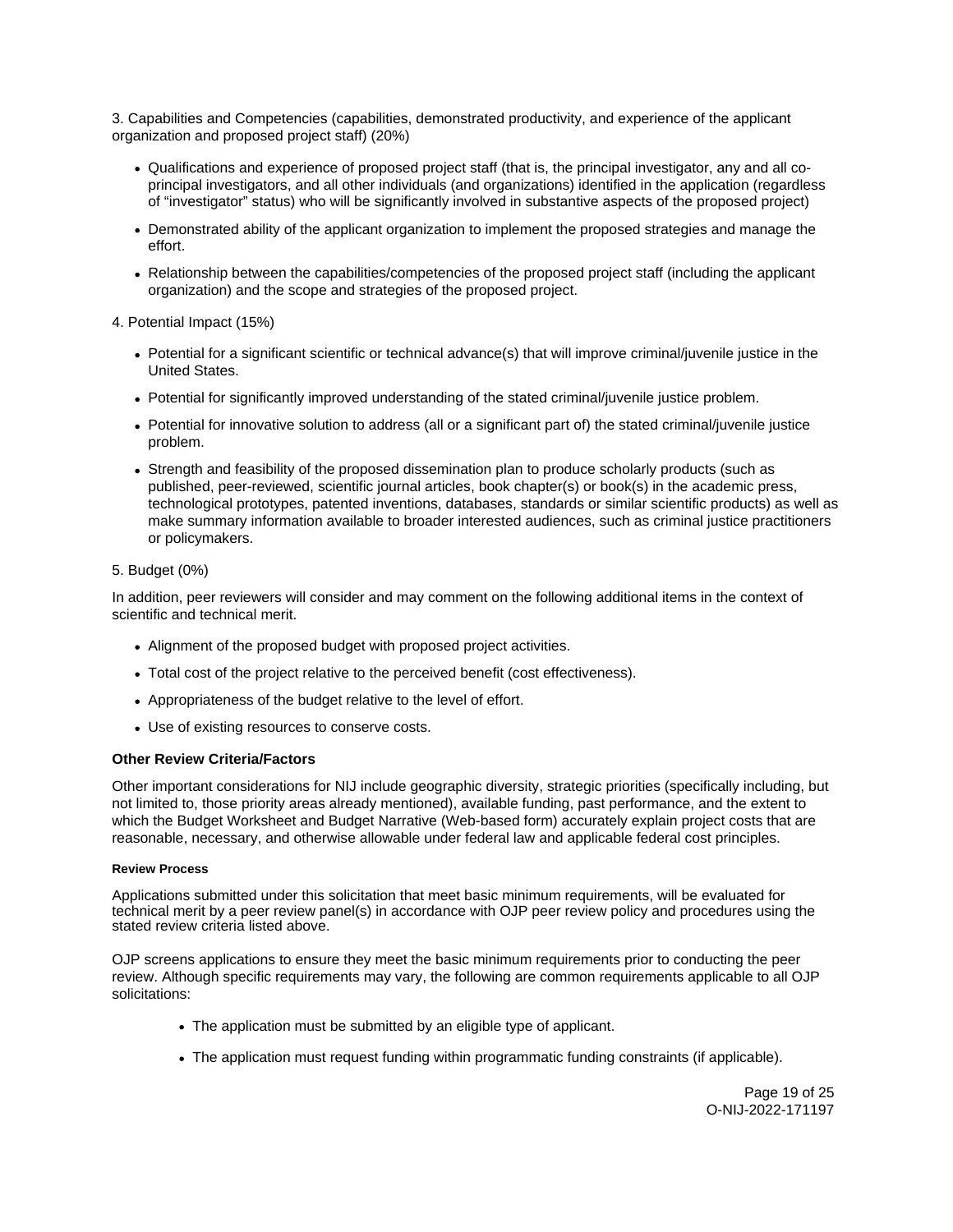- <span id="page-19-0"></span>The application must be responsive to the scope of the solicitation.
- The application must include all items necessary to meet the basic minimum requirements.
- The application, if submitted by an applicant that is a DOJ High Risk Grantee, or is designated "high risk" by a federal grant-making agency outside of DOJ, must not have been determined by the NIJ Director to pose a substantial risk of program implementation failure, based on 1) the applicant's lack of sufficient progress in addressing required corrective actions necessary for removal of the DOJ High Risk Grantee (or non-DOJ high risk) designation, 2) the nature and severity of the issues leading to or accompanying the DOJ High Risk Grantee (or non-DOJ high risk) designation, and/or 3) the applicant's expected ability to manage grant funds and achieve grant goals and objectives.

Pursuant to the Part 200 Uniform Requirements, before award decisions are made, OJP also reviews information related to the degree of risk posed by the applicant. Among other things to help assess whether an applicant with one or more prior federal awards has a satisfactory record with respect to performance, integrity, and business ethics, OJP checks whether the applicant is listed in SAM as excluded from receiving a federal award.

In addition, if OJP anticipates that an award will exceed \$250,000 in federal funds, OJP also must review and consider any information about the applicant that appears in the non-public segment of the integrity and performance system accessible through SAM (currently, the Federal Awardee Performance and Integrity Information System, FAPIIS).

**Important note on FAPIIS:** An applicant may review and comment on any information about itself that currently appears in FAPIIS and was entered by a federal awarding agency. OJP will consider such comments by the applicant, in addition to the other information in FAPIIS, in its assessment of the risk posed by the applicant.

All final award decisions will be made by Director of the National Institute of Justice, who may consider not only peer review ratings and NIJ recommendations, but also other factors as indicated in this section.

# **Federal Award Administration Information**

# **Federal Award Notices**

See the [OJP Grant Application Resource Guide](https://www.ojp.gov/funding/apply/ojp-grant-application-resource-guide#federal-award-notices) for information on award notifications and instructions.

# **Administrative, National Policy, and Other Legal Requirements**

If selected for funding, in addition to implementing the funded project consistent with the OJP-approved application, the recipient must comply with all award conditions and all applicable requirements of federal statutes and regulations, including the applicable requirements referred to in the assurances and certifications executed in connection with award acceptance. For additional information on these legal requirements, see the "Administrative, National Policy, and Other Legal Requirements" section in the [OJP Grant Application Resource](https://www.ojp.gov/funding/apply/ojp-grant-application-resource-guide#administrative)  [Guide.](https://www.ojp.gov/funding/apply/ojp-grant-application-resource-guide#administrative)

### **Information Technology (IT) Security Clauses**

An application in response to this solicitation may require inclusion of information related to information technology security. See the [OJP Grant Application Resource Guide](https://www.ojp.gov/funding/apply/ojp-grant-application-resource-guide#information-technology) for information on information technology security.

# **General Information about Post-Federal Award Reporting Requirements**

In addition to the deliverables described in the "Program Description" section, all award recipients under this solicitation will be required to submit certain reports and data.

Required reports. Award recipients typically must submit quarterly financial reports, semi-annual performance reports, final financial and performance reports, draft final research report, final research report, and, if applicable, an annual audit report in accordance with the Part 200 Uniform Requirements or specific award conditions. Future awards and fund drawdowns may be withheld if reports are delinquent. (In appropriate cases, OJP may require additional reports.)

See the [OJP Grant Application Resource Guide](https://www.ojp.gov/funding/apply/ojp-grant-application-resource-guide#general-information) for additional information on specific post-award reporting

Page 20 of 25 O-NIJ-2022-171197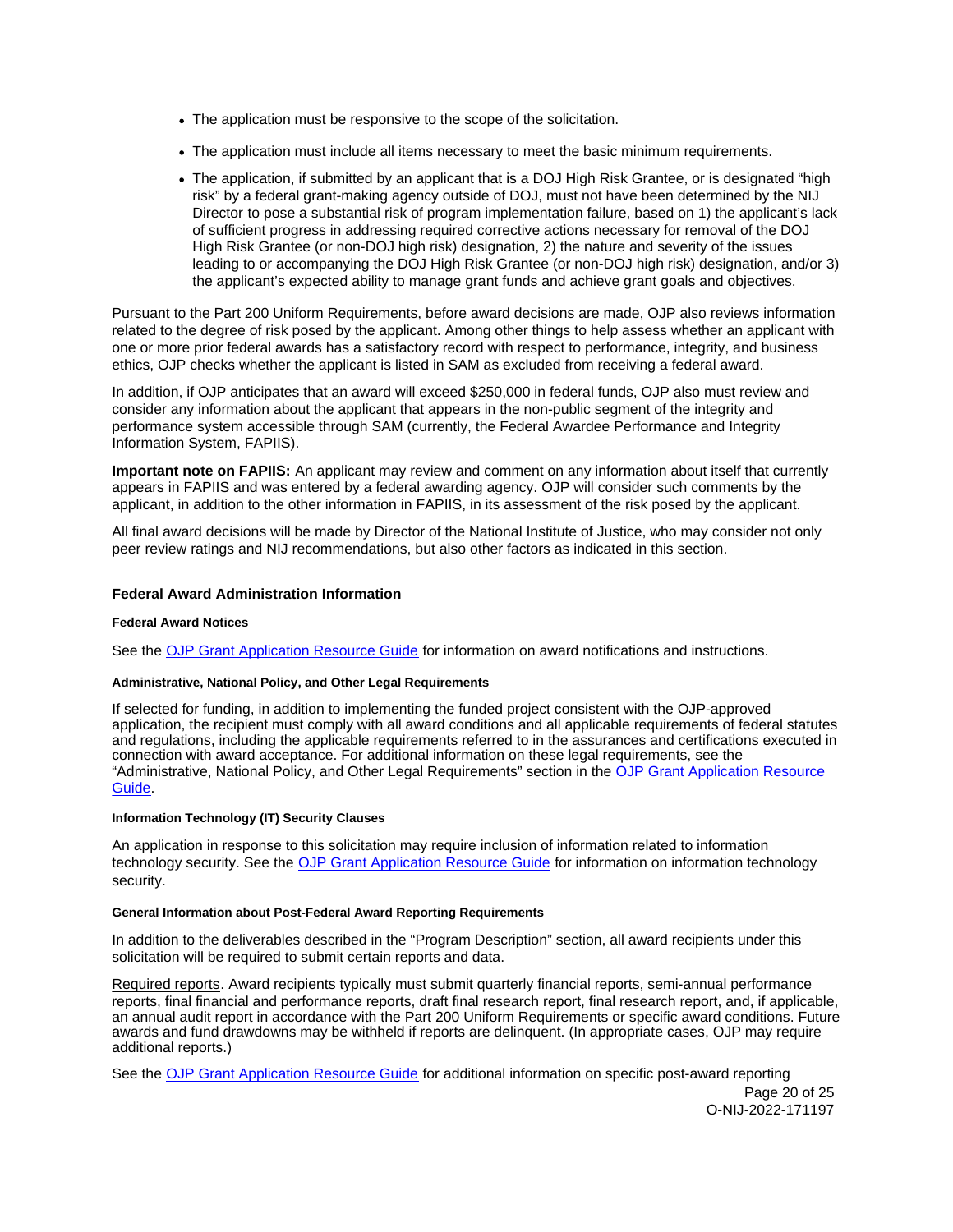<span id="page-20-0"></span>requirements, including performance measure data.

# **Federal Awarding Agency Contact(s)**

For questions directed to the Federal Awarding Agency, see the OJP Response Center contact information page 2.

For contact information for [Grants.gov](https://Grants.gov) and JustGrants, see page 2.

# **Other Information**

# **Freedom of Information and Privacy Act (5 U.S.C. 552 and 5 U.S.C. 552a)**

See the [OJP Grant Application Resource Guide](https://www.ojp.gov/funding/apply/ojp-grant-application-resource-guide#foia) for information on the Freedom of Information and Privacy Act (5 U.S.C. 552 and 5 U.S.C. 552a).

# **Provide Feedback to OJP**

See the [OJP Grant Application Resource Guide](https://www.ojp.gov/funding/apply/ojp-grant-application-resource-guide#feedback) for information on how to provide feedback to OJP.

**Performance Measures**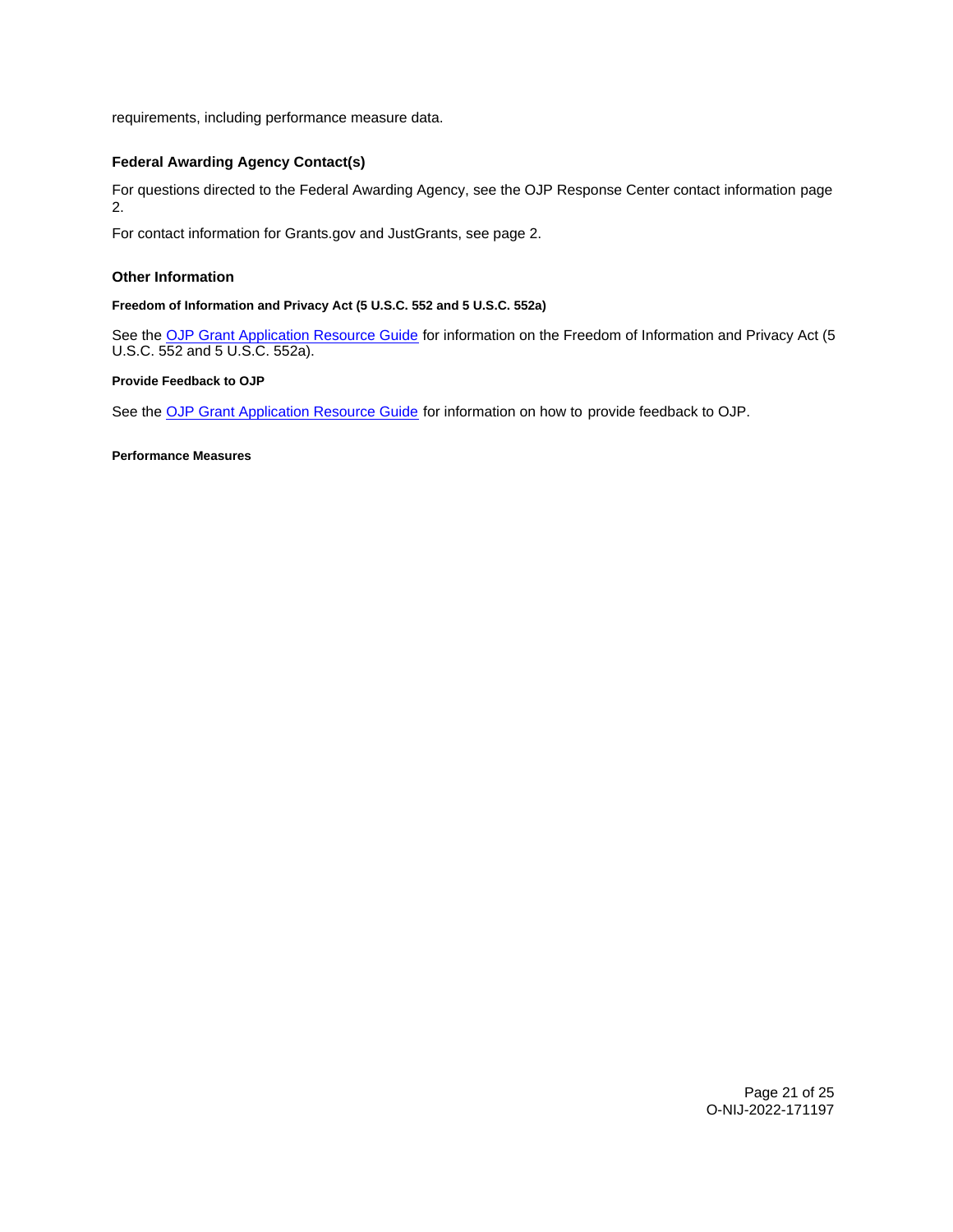<span id="page-21-0"></span>

| Objective                                                                                                                                                                                                                                                                                                                                                                                                         | <b>Performance Measure(s)</b>                                                                                                                                                                                                                                                                                                                                                                                                                                                                                                                                                                                                                         | <b>Description</b>                                                                                                                       | <b>Data Recipient Provides</b>                                                                                                                                                                                                                                                                                                                                                                                                                                                                                 |
|-------------------------------------------------------------------------------------------------------------------------------------------------------------------------------------------------------------------------------------------------------------------------------------------------------------------------------------------------------------------------------------------------------------------|-------------------------------------------------------------------------------------------------------------------------------------------------------------------------------------------------------------------------------------------------------------------------------------------------------------------------------------------------------------------------------------------------------------------------------------------------------------------------------------------------------------------------------------------------------------------------------------------------------------------------------------------------------|------------------------------------------------------------------------------------------------------------------------------------------|----------------------------------------------------------------------------------------------------------------------------------------------------------------------------------------------------------------------------------------------------------------------------------------------------------------------------------------------------------------------------------------------------------------------------------------------------------------------------------------------------------------|
| Conduct research in<br>social and behavioral<br>sciences having clear<br>implications for criminal<br>justice policy and<br>practice in the United<br>States.<br>agency-approved<br>Conduct research in<br>science, technology,<br>engineering, and/or<br>mathematics having<br>clear implications for<br>criminal or juvenile<br>justice policy and<br>practice in the United<br>States.<br>articles, and/or (as | 1. Relevance to the needs of<br>the field as measured by<br>whether the project's<br>substantive scope did not<br>deviate from the funded<br>project or any subsequent<br>modifications to the scope.<br>2. Quality of the research as<br>demonstrated by the<br>scholarly products that result<br>in whole or in part from work<br>funded under the NIJ award.<br>such as published, peer-<br>reviewed, scientific journal<br>appropriate for the funded<br>project) law review journal<br>articles, book chapter(s) or<br>book(s) in the academic<br>press, technological<br>prototypes, patented<br>inventions, or similar<br>scientific products. |                                                                                                                                          | 1. Quarterly financial<br>reports, semi-annual and<br>final performance reports,<br>and products of the work<br>performed under the NIJ<br>award (including, at<br>minimum, a final research<br>report). If applicable, an<br>annual audit report.<br>2. List of citation(s) to all<br>scholarly products that<br>resulted in whole or in part<br>from work funded under<br>the NIJ award.<br>3. If applicable, each data<br>set that resulted in whole<br>or in part from work funded<br>under the NIJ award. |
|                                                                                                                                                                                                                                                                                                                                                                                                                   | 3. Quality of management as<br>measured by such factors as<br>whether significant project<br>milestones were achieved,<br>reporting and other<br>deadlines were met, and<br>costs remained within<br>approved limits.<br>4. Number of technologies<br>fielded as a result (in whole                                                                                                                                                                                                                                                                                                                                                                   | A technology is defined<br>as a tool to include, for<br>example, test methods,<br>software, hardware,<br>etc.<br>A fielded technology is | 4. Description of all<br>technologies fielded as a<br>result (in whole or in part)<br>of work funded under the<br>NIJ award.                                                                                                                                                                                                                                                                                                                                                                                   |
|                                                                                                                                                                                                                                                                                                                                                                                                                   | or in part) of work funded<br>under the NIJ award.                                                                                                                                                                                                                                                                                                                                                                                                                                                                                                                                                                                                    | one that remains in<br>use at the conclusion<br>of the grant or<br>agreement.                                                            |                                                                                                                                                                                                                                                                                                                                                                                                                                                                                                                |

# **Application Checklist**

# **NIJ FY22 Research and Evaluation on Violence Against Women**

This application checklist has been created as an aid in developing an application. The **DOJ** Application [Submission Checklist](https://justicegrants.usdoj.gov/sites/g/files/xyckuh296/files/media/document/appln-submission-checklist.pdf) is another resource.

# **What an Applicant Must Do:**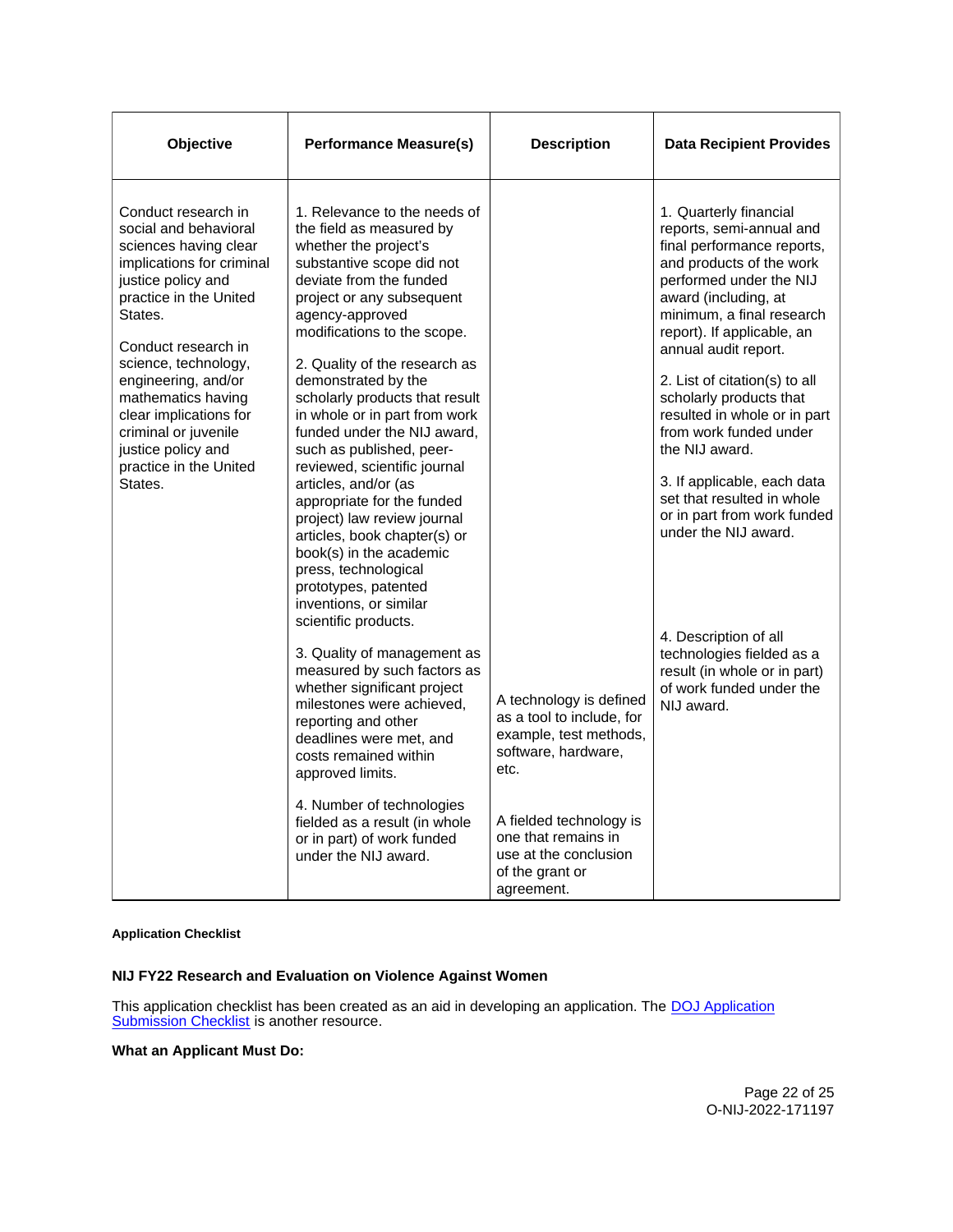Prior to registering in [Grants.gov:](https://Grants.gov)

- Confirm your Entity's [System Award Management \(SAM\)](https://sam.gov/SAM/) Registration Information (see [OJP Grant](https://www.ojp.gov/funding/apply/ojp-grant-application-resource-guide#apply)  **[Application Resource Guide\)](https://www.ojp.gov/funding/apply/ojp-grant-application-resource-guide#apply)**
- Acquire a SAM Unique Entity Identifier (UEI):
	- If applying before April 4, 2022, obtain or confirm your Data Universal Number System (DUNS) number at [www.dnb.com.](http://www.dnb.com)
	- On April 4, 2022, the federal government will stop using DUNS and start using the new [SAM UEI.](https://justicegrants.usdoj.gov/resources/system-for-award-management#transition-to-unique-entity-id-sam)

To register in [Grants.gov](https://Grants.gov):

- Acquire an AOR and a [Grants.gov](https://Grants.gov) username and password (see OJP Grant Application Resource [Guide\)](https://www.ojp.gov/funding/apply/ojp-grant-application-resource-guide#apply)
- Acquire AOR confirmation from the E-Business Point of Contact (E-Biz POC) (see [OJP Grant](https://www.ojp.gov/funding/apply/ojp-grant-application-resource-guide#apply)  [Application Resource Guide\)](https://www.ojp.gov/funding/apply/ojp-grant-application-resource-guide#apply)

To find the funding opportunity:

- Search for the funding opportunity in [Grants.gov](https://Grants.gov) using the opportunity number, Assistance Listing or keyword(s)
- Access the funding opportunity and application package (see Step 7 in [OJP Grant Application](https://www.ojp.gov/funding/apply/ojp-grant-application-resource-guide#apply)  [Resource Guide\)](https://www.ojp.gov/funding/apply/ojp-grant-application-resource-guide#apply)
- Sign up for [Grants.gov](https://Grants.gov) email [notifications](https://www.grants.gov/web/grants/manage-subscriptions.html) (optional) (see [OJP Grant Application Resource Guide\)](https://www.ojp.gov/funding/apply/ojp-grant-application-resource-guide#apply)
- Read Important Notice: Applying for Grants in Grants.gov
- Read OJP policy and guidance on conference approval, planning, and reporting available at [ojp.gov/financialguide/DOJ/PostawardRequirements/chapter3.10a.htm](https://ojp.gov/financialguide/DOJ/PostawardRequirements/chapter3.10a.htm) (see [OJP Grant Application](https://www.ojp.gov/funding/apply/ojp-grant-application-resource-guide#prior-approval)  [Resource Guide](https://www.ojp.gov/funding/apply/ojp-grant-application-resource-guide#prior-approval)

# **Overview of Post-Award Legal Requirements:**

Review the ["Overview of Legal Requirements Generally Applicable to OJP Grants and Cooperative](https://www.ojp.gov/funding/explore/legal-overview-awards)  [Agreements - FY 2022 Awards"](https://www.ojp.gov/funding/explore/legal-overview-awards) in the [OJP Funding Resource Center.](https://www.ojp.gov/funding/explore/legal-overview-awards)

# **Review Scope Requirement:**

The federal amount requested is within the allowable limit(s) of \$2,500,000.

**Review Eligibility Requirement:** See cover page.

### ~~~

**Prepare to submit the Application for Federal Assistance standard form (SF)-424 and Disclosure of Lobbying Activities form (SF-LLL)** 

- Review Information to complete the Application for Federal Assistance (SF-424) in [Grants.gov](https://Grants.gov)
- Complete Standard Applicant Information (SF-424 information from [Grants.gov\)](https://Grants.gov)
- Submit the **SF-424** and **SF-LLL** in [Grants.gov](https://Grants.gov)

# Submit Letter of Intent:

Letter successfully submitted to [NIJsVAW-FVResearch@ojp.usdoj.gov.](mailto:NIJsVAW-FVResearch@ojp.usdoj.gov)

After the SF-424 and SF-LLL submission in [Grants.gov](https://Grants.gov), receive [Grants.gov](https://Grants.gov) email notifications that:

- Submission has been received in [Grants.gov](https://Grants.gov)
- Submission has either been successfully validated or rejected with errors (see OJP Grant Application [Resource Guide\)](https://www.ojp.gov/funding/apply/ojp-grant-application-resource-guide#apply)

If no [Grants.gov](https://Grants.gov) receipt and validation, or error notifications are received:

Contact OJP Response Center regarding technical difficulties (see [OJP Grant Application Resource](https://www.ojp.gov/funding/apply/ojp-grant-application-resource-guide#apply)  [Guide\)](https://www.ojp.gov/funding/apply/ojp-grant-application-resource-guide#apply)

Receive email notification to complete application in JustGrants: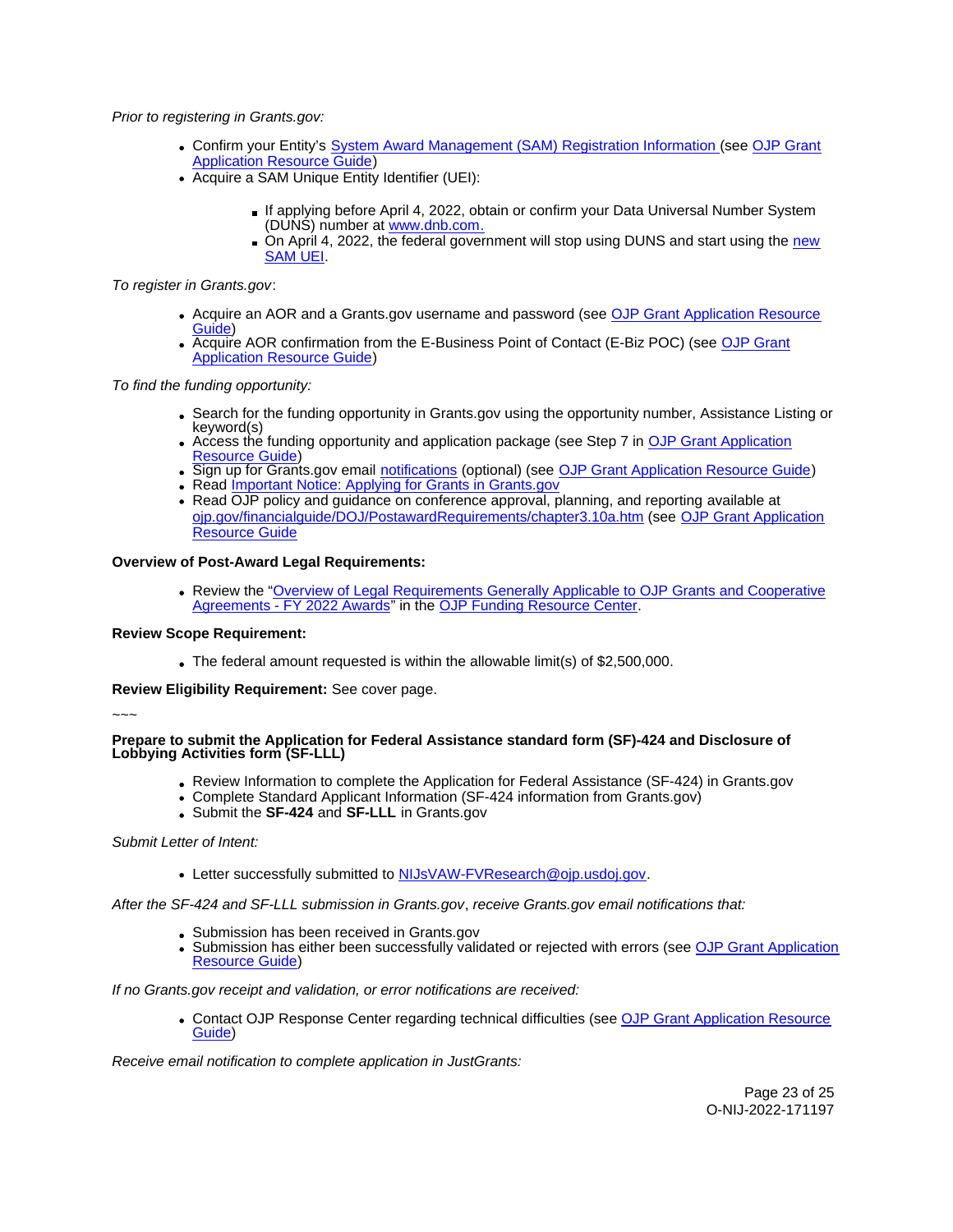• Proceed to complete application in JustGrants

# **Content of Application Submission: Critical Application Elements**

The following items are critical application elements required to pass the basic minimum requirements review. If OJP determines that an application does not include the following elements, it will neither proceed to peer review, nor receive further consideration.

- Proposal Narrative
- Budget Worksheet and Budget Narrative (web-based form)
- Curriculum Vitae/Résumés for all Key Personnel

~~~

# **Content of Proposal Narrative**

- Proposal Abstract
- Resubmit Response (if applicable)
- Proposal Narrative with Title Page
- Proposal Appendixes
- Bibliography/references
- Tools/instruments, questionnaire, tables/charts/graphs, maps
- Request to Use Incentives or Stipends
- Data Archiving Plan
- Human Subjects Protection documentation and Privacy Certificate
- List of individuals in the application form
- Project Management Plan
- CVs/Résumés/Biographical Sketches
- Letters of Support and Commitment
- Project Timeline and Expected Milestones
- List of other agencies, organizations, or funding sources to which this application has been submitted

# **Budget and Associated Documentation:**

- Indirect Cost Rate Agreement (if applicable) (see [OJP Grant Application Resource Guide\)](https://www.ojp.gov/funding/apply/ojp-grant-application-resource-guide#indirect-cost)
- Financial Management and System of Internal Controls Questionnaire (see OJP Grant Application [Resource Guide\)](https://www.ojp.gov/funding/apply/ojp-grant-application-resource-guide#fm-internal-controls-questionnaire)
- Disclosure of Process related to Executive Compensation (see OJP Grant Application Resource [Guide\)](https://www.ojp.gov/funding/apply/ojp-grant-application-resource-guide#disclosure-process-executive)

# **Additional Application Components:**

- Tribal Authorizing Resolution (if applicable) (see [OJP Grant Application Resource Guide\)](https://www.ojp.gov/funding/apply/ojp-grant-application-resource-guide#tribal-authorizing-resolution)
- Research and Evaluation Independence and Integrity (see [OJP Grant Application Resource Guide\)](https://www.ojp.gov/funding/apply/ojp-grant-application-resource-guide#research-evaluation)
- Request and Justification for Employee Compensation; Waiver (if applicable) (see OJP Grant [Application Resource Guide\)](https://www.ojp.gov/funding/apply/ojp-grant-application-resource-guide#limitation-use-award)

# **Disclosures and Assurances:**

- [Disclosure of Lobbying Activities \(SF-LLL\)](https://ojp.gov/funding/Apply/Resources/Disclosure.pdf) (see [OJP Grant Application Resource Guide\)](https://www.ojp.gov/funding/apply/ojp-grant-application-resource-guide#disclosure-lobby)
- Applicant Disclosure of Duplication in Cost Items (see [OJP Grant Application Resource Guide\)](https://www.ojp.gov/funding/apply/ojp-grant-application-resource-guide#applicant-disclosure-pending-applications)
- DOJ Certified Standard Assurances (see [OJP Grant Application Resource Guide\)](https://www.ojp.gov/funding/apply/ojp-grant-application-resource-guide#administrative)
- . DOJ Certifications Regarding Lobbying; Debarment, Suspension and Other Responsibility Matters; and Drug-Free Workplace Requirements (see [OJP Grant Application Resource Guide\)](https://www.ojp.gov/funding/apply/ojp-grant-application-resource-guide#administrative)
- Applicant Disclosure and Justification DOJ High Risk Grantees (if applicable) (see OJP Grant [Application Resource Guide\)](https://www.ojp.gov/funding/apply/ojp-grant-application-resource-guide#applicant-disclosure-justification)

Submit application in JustGrants: